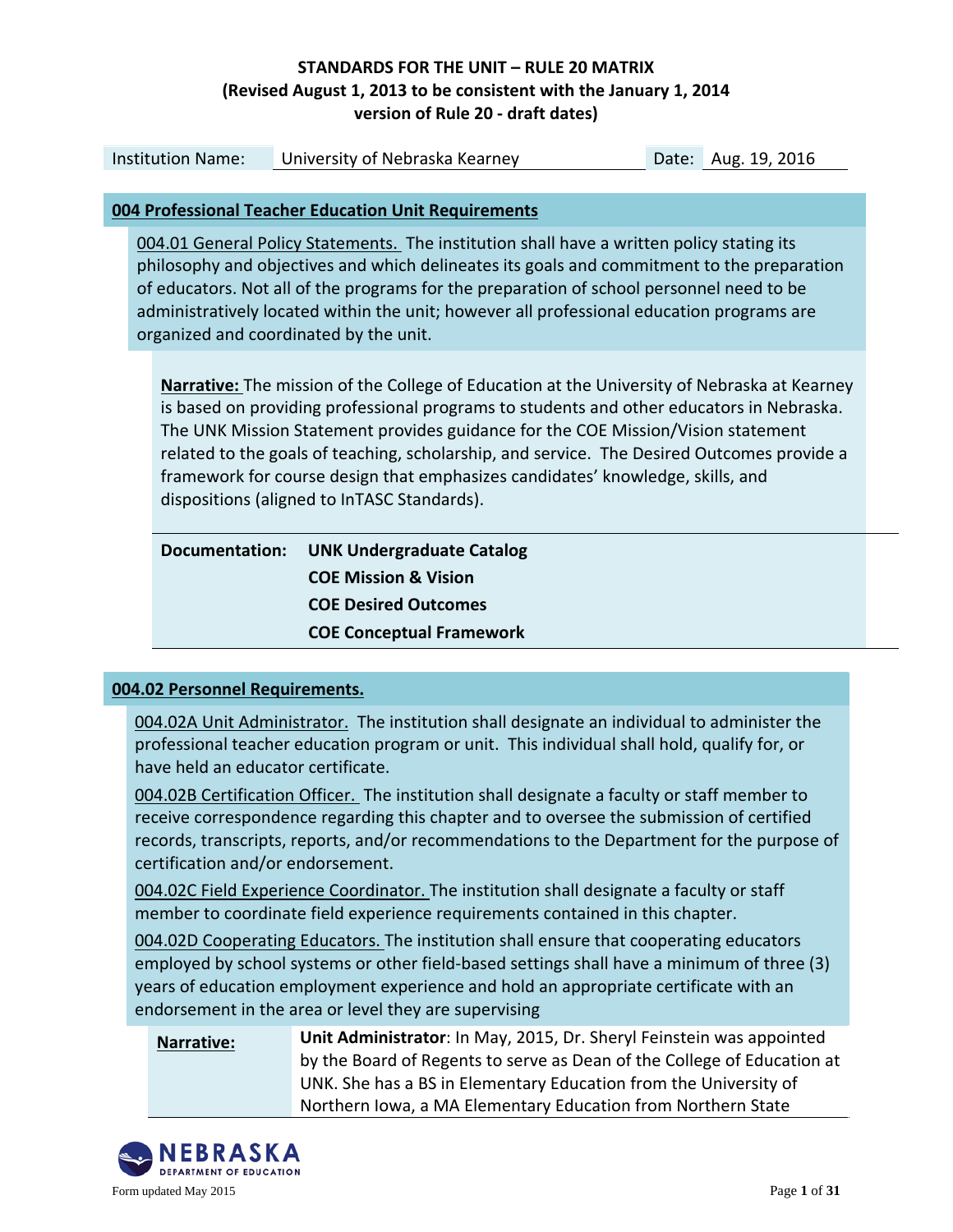|                       | University and an Ed.D. in C & I from the University of South Dakota.<br>Feinstein's professional experience includes work in public school<br>systems in Aberdeen, S.D., and Luverne, Minn., as well as the<br>University of South Dakota.                                                                                                                                                                                                        |
|-----------------------|----------------------------------------------------------------------------------------------------------------------------------------------------------------------------------------------------------------------------------------------------------------------------------------------------------------------------------------------------------------------------------------------------------------------------------------------------|
|                       | The Associate Dean of the College of Education: Dr. Sherry R. Crow<br>began this position in May, 2015. She has a B.S. in Elementary<br>Education, a M.L.S. (Master's degree of Library Science), and a Ph.D in<br>Library and Information Management. She holds a Colorado<br>Professional Teaching Certificate with an endorsement in K-12 Library<br>Media, and has had 25 years' experience in public education.                               |
|                       | Certification Officer: Jennifer Jansky, Assistant Director of the<br>Educator Certification Office for the College of Education, has served<br>as the UNK Certification Officer since 2013.                                                                                                                                                                                                                                                        |
|                       | Field Experience Coordinator: Ann Knipping is the Field Experience<br>Coordinator for Teacher Education. She has held that position since<br>fall, 2007.                                                                                                                                                                                                                                                                                           |
|                       | The Director of Field Experiences and the K-12 schools work in<br>collaboration to ensure that all cooperating teachers and other field-<br>based supervisors have a minimum of three (3) years of teaching<br>experience and hold a teaching certificate for the areas/levels in which<br>they are serving as the cooperating teacher of record. An<br>administrator's signature on the contract signifies compliance with<br>these requirements. |
|                       | For TCP candidates, a cooperating teacher is not utilized since TCPs are<br>employed as teachers by their respective school districts; the<br>administrator of the employing school district provides evaluation of<br>the candidate in addition to the university supervisor.                                                                                                                                                                     |
| <b>Documentation:</b> | <b>Position Descriptions (combined in one file)</b><br><b>Placement Letter</b><br>TABLE: 004.02-1 - Cooperating Educators for Clinical Practice                                                                                                                                                                                                                                                                                                    |

## **004.03 Professional Teacher Education Program Faculty Requirements.**

004.03A Minimum Required Faculty

004.03A1 Undergraduate faculty. There shall be a minimum of three (3) full-time professional education faculty.

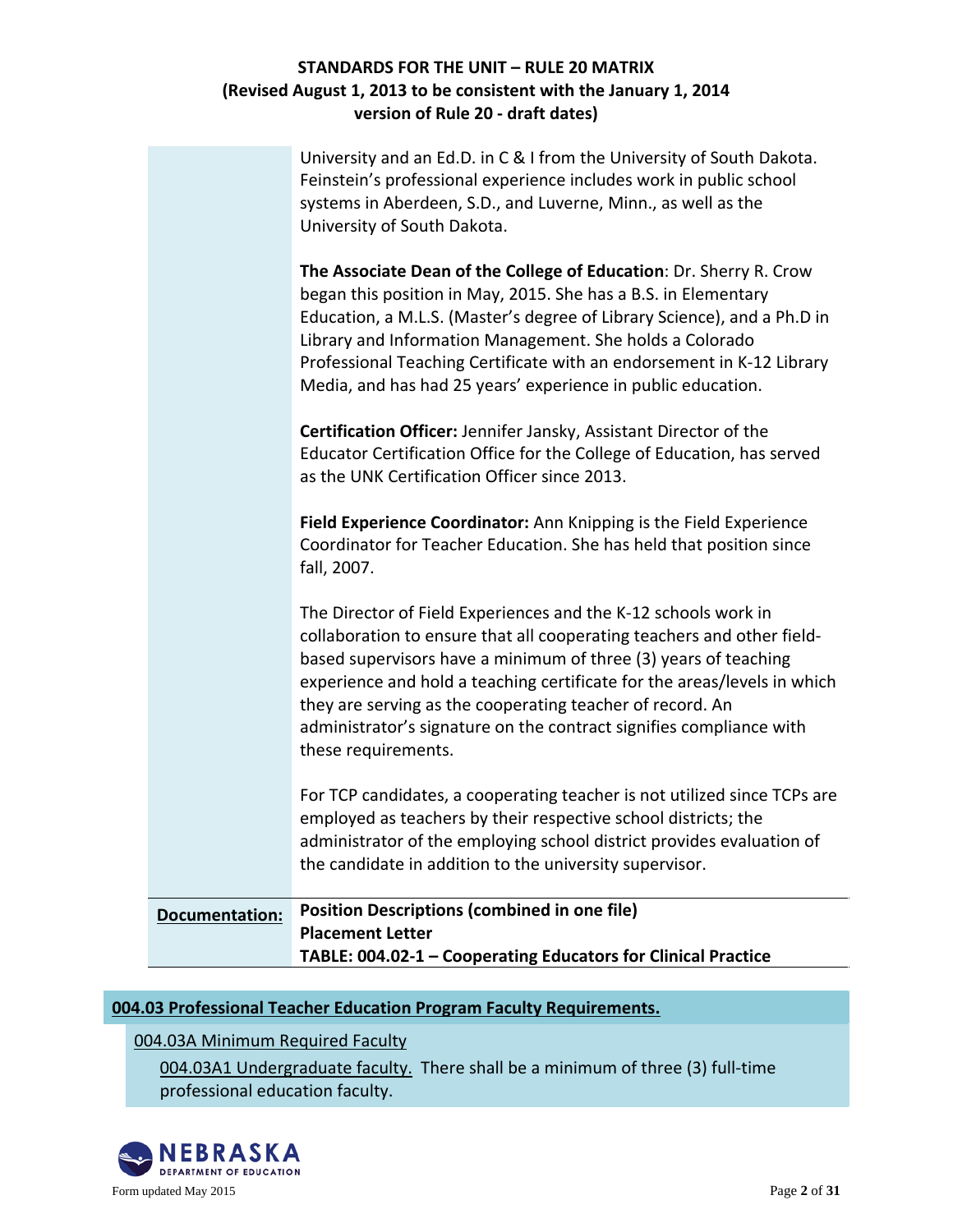004.03A2 Graduate faculty. Each advanced degree program leading to the doctorate has at least three (3) full-time professional education faculty members who have earned the doctorate in the field of specialization for which the degree is offered.

#### 004.03B Faculty Qualifications

004.03B1 All professional education faculty shall hold a master's degree.

004.03B2 The preparation, research, and experience of each faculty member shall be in the field in which he or she teaches.

004.03B3 All professional education faculty, hired after July 1, 1994, shall have two (2) years of PK-12 teaching experience in state approved or accredited elementary or secondary schools or similarly constituted and governed schools in a state where nonpublic schools are not recognized by the state. Faculty who do not possess two (2) years of PK-12 teaching experience must meet the exceptional expertise requirement defined as documented scholarship, skill, or experience in the priorities of the teacher education program such as content specialization, diversity, assessment or technology.

004.03B4 At least one-third of the full-time undergraduate faculty shall hold a terminal degree.

004.03B5 At least one-half of full-time graduate faculty shall hold a terminal degree.

004.03B6 All faculty in programs which grant the sixth year specialist's certificate or doctorate degree shall hold the doctorate and have two (2) years of teaching or school administration experience.

004.03B7 Adjunct faculty utilized for clinical experience supervision must hold or have held appropriate certification for the area and/or level which they are supervising.

| Narrative: | All UNK professional education faculty, including full time, part time in<br>the EPP, and adjunct faculty, hold a master's degree. Each faculty<br>member has been educationally prepared, is doing research and<br>service (just service for the Lecturers), and has experience in the field<br>in which he or she teaches. |
|------------|------------------------------------------------------------------------------------------------------------------------------------------------------------------------------------------------------------------------------------------------------------------------------------------------------------------------------|
|            | All UNK professional education faculty hired after July 1, 1994 have<br>two years of PK-12 teaching experience in state approved or accredited<br>elementary or secondary schools, except those who meet the<br>exceptional expertise requirement. They are:                                                                 |
|            | Akehi, Kazuma: content specialization in exercise science and athletic<br>training                                                                                                                                                                                                                                           |
|            | Callueng, Carmelo: exceptional expertise in assessment                                                                                                                                                                                                                                                                       |
|            | English, Kathy: content specialization in athletic training                                                                                                                                                                                                                                                                  |
|            | Hoffman, Scott: athletic team (football) coaching                                                                                                                                                                                                                                                                            |
|            | McKelvey, Miechelle: content specialization in communication                                                                                                                                                                                                                                                                 |

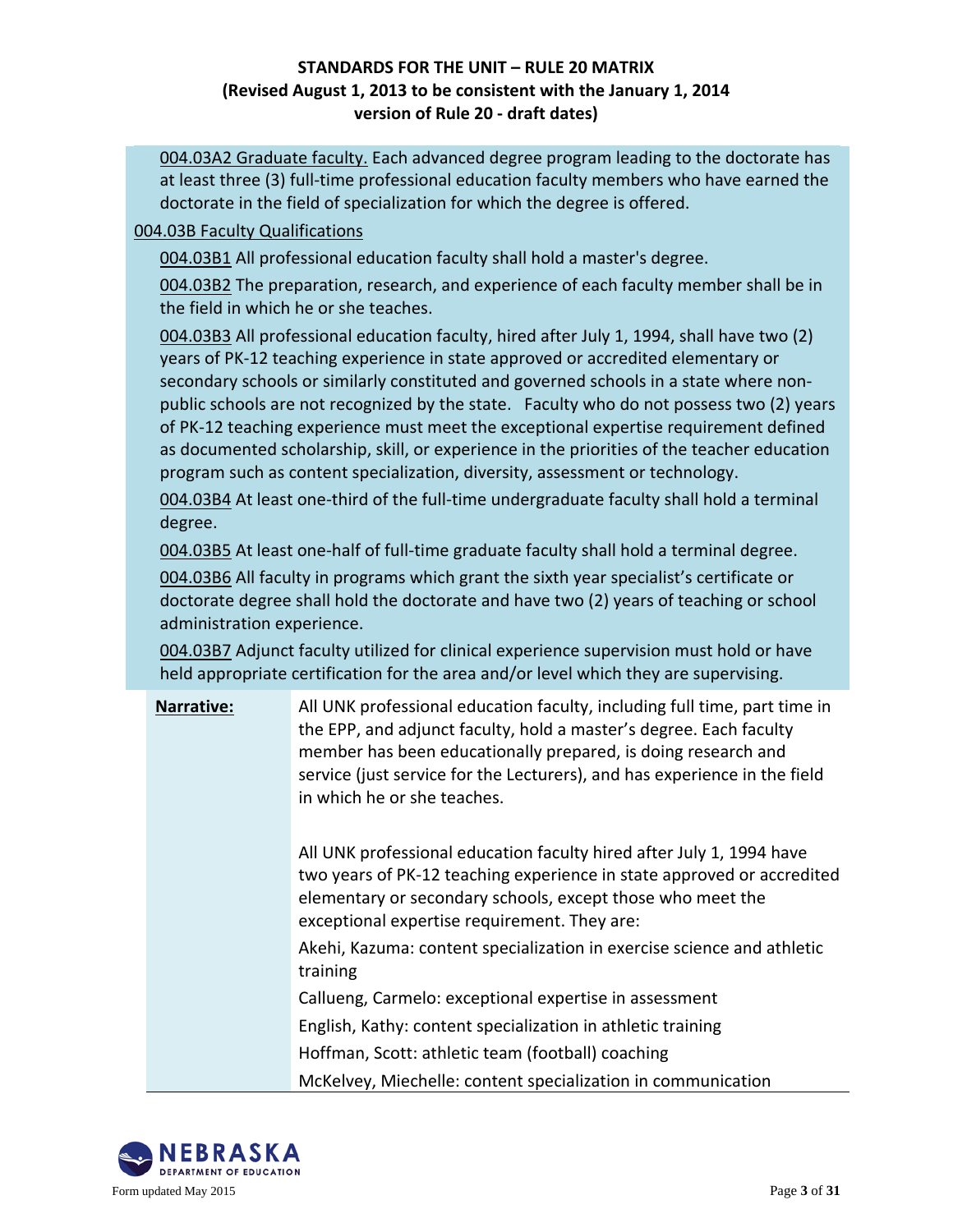|                | disorders                                                                                                                                                                                                                                                                                                                                                                                                                                                                                                                                                                     |
|----------------|-------------------------------------------------------------------------------------------------------------------------------------------------------------------------------------------------------------------------------------------------------------------------------------------------------------------------------------------------------------------------------------------------------------------------------------------------------------------------------------------------------------------------------------------------------------------------------|
|                | Moody, Laura: specialized skill, worked in a hospital in speech-path                                                                                                                                                                                                                                                                                                                                                                                                                                                                                                          |
|                | Stirtz, Gerry: content specialization in service learning                                                                                                                                                                                                                                                                                                                                                                                                                                                                                                                     |
|                | UNK Teacher Education Preparation faculty are well educated in their<br>fields. Fifty-seven percent of full-time faculty who teach undergraduate<br>classes have a terminal degree, 80% of faculty who teach both<br>undergraduate and graduate classes have a terminal degree, and 100%<br>of faculty who teach graduate classes only have a terminal degree.                                                                                                                                                                                                                |
|                | The EPP offers three education specialist degrees in the areas of<br>Educational Administration, School Psychology, and Counseling. With<br>the exception of Carmelo Callueng, all faculty in these programs hold a<br>doctorate degree and have two years of teaching or school<br>administration experience. Carmelo Callueng, who was hired as a<br>Lecturer in the spring of 2013 on a year-to-year basis, has exceptional<br>expertise in assessment and taught in the School Psychology program.<br>He is no longer at UNK, but contributed much to the CSP department. |
|                | It is the EPP's practice to hire clinical supervisors who hold or have held<br>certifications in the appropriate certification for the area and/or level<br>which they are supervising. There are occasions when supervisors must<br>supervise in other, hard-to-find certification areas, or in remote<br>locations; but this is the exception rather than the rule.                                                                                                                                                                                                         |
| Documentation: | <b>TABLES:</b> (as applicable)                                                                                                                                                                                                                                                                                                                                                                                                                                                                                                                                                |
|                | 004.03-1 - Full-Time Faculty in Education Unit                                                                                                                                                                                                                                                                                                                                                                                                                                                                                                                                |
|                | 004.03-2 - Full-Time Faculty at IHE and Part-Time in Education Unit<br>004.03-3 - Adjunct Faculty                                                                                                                                                                                                                                                                                                                                                                                                                                                                             |
|                |                                                                                                                                                                                                                                                                                                                                                                                                                                                                                                                                                                               |

## 004.03C Faculty Load

004.03C1 For undergraduate faculty, assignments for teaching, supervision of clinical experience, and administration shall not exceed twenty-four (24) credit hours within the same academic year for a full-time equivalent undergraduate faculty member except as provided in Section 004.03C3 of this chapter.

004.03C2 For graduate faculty, assignments for teaching, supervision of clinical experience, and administration shall not exceed eighteen (18) credit hours within the same academic year for a full-time equivalent graduate faculty member with the exception stated in Section 004.03C3 of this chapter.

004.03C3 For faculty teaching a combination of undergraduate and graduate assignments, the load may be a proration of nine (9) and twelve (12) credit hours, with

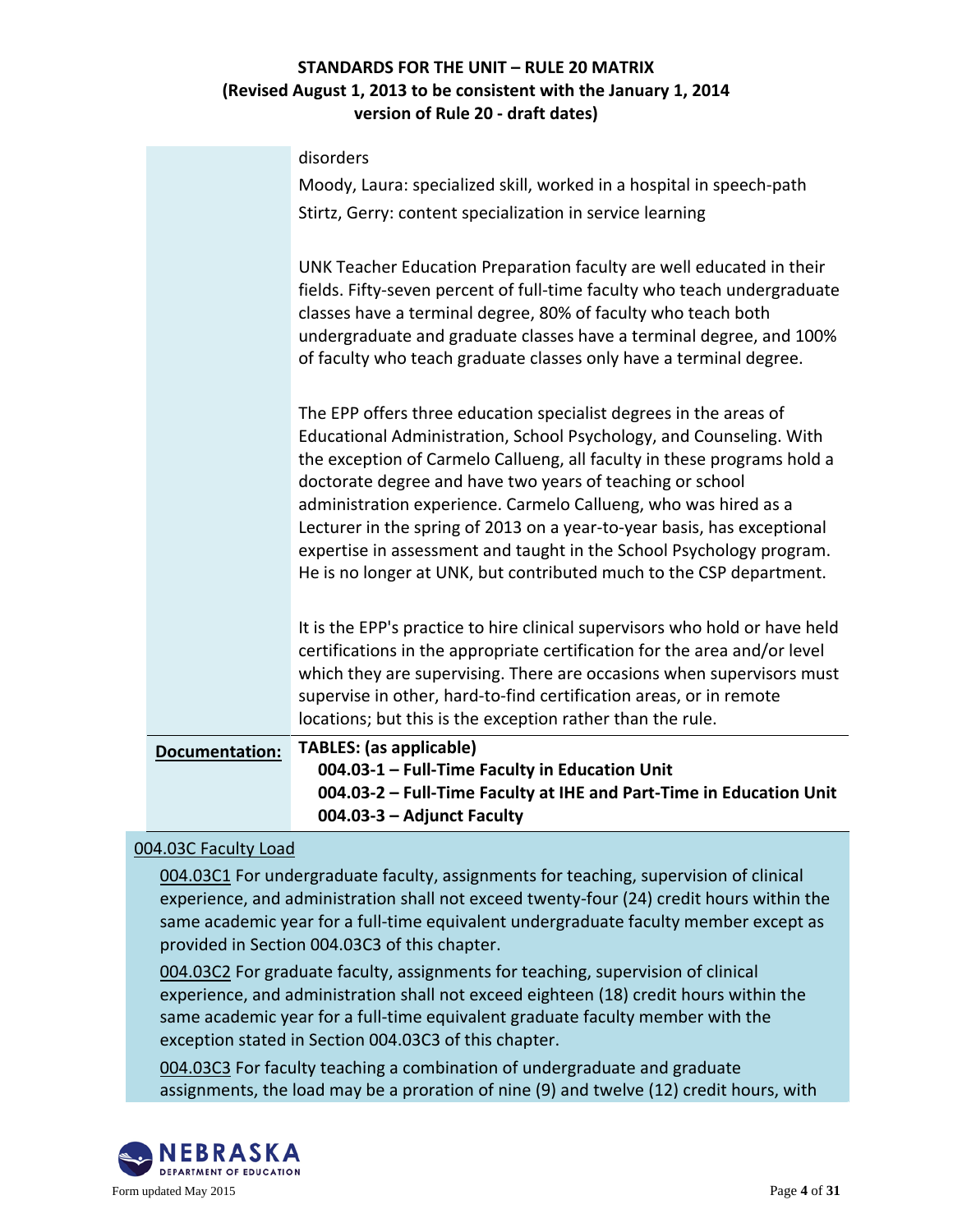total hours assigned within the same academic year not to exceed twenty-one (21) hours. 004.03C4 Supervision of clinical experiences shall not exceed a ratio of eighteen (18) fulltime equivalent candidates to one (1) full-time equivalent faculty member within one (1) semester.

004.03C5 Advising for advanced program candidates shall be assigned to advanced program faculty.

# **Narrative:** UNK's tenure-track faculty, including those of the EPP, are expected to be active in scholarship and service. Thus, the aim of administration is to adhere to the teaching assignments outlined in Rule 20. Table 004.03-4—Full Time Faculty Load has been revised to include specific credit hours for independent studies, internships, and practicums; and to indicate when more than one section is taught. Three faculty go above the load limit for faculty teaching only graduate classes. • Carmelo Callueng had a 24-graduate credit load for 13-14, and a 21-graduate credit load for 14-15. His was a temporary position that has since been replaced with a permanent lecturer position. The individual who took that position currently has an 18-credit load per year, and that load will continue. • Wendy McCarty taught a 21-UG/GR credit load for 13-14 and a 24-graduate credit load for 14-15. This was a transition time for the TCP program, going from undergraduate to graduate. Wendy's load is now 18 graduate credits per year. • Tom Jacobson taught a 24-graduate credit load for both 13-14 and 14-15. Tom is located in Omaha and does not participate in research and service activities, which is expected of full time faculty. His retirement is expected in the next couple of years, and UNK COE is committed to decreasing this position's course load to 18 graduate credits per year when he is replaced. Two faculty go above the load limit for faculty teaching both undergraduate and graduate classes. • Martonia Gaskill taught a 24-UG/GR credit load for both 13-14 and 14-15. Martonia was first hired in a temporary position, then hired as a lecturer. Her position is now tenure-track, and she is currently and will remain teaching a 21-UG/GR credit

• Tommy Hansen taught a 24-UG/GR credit load for both 13-14



load.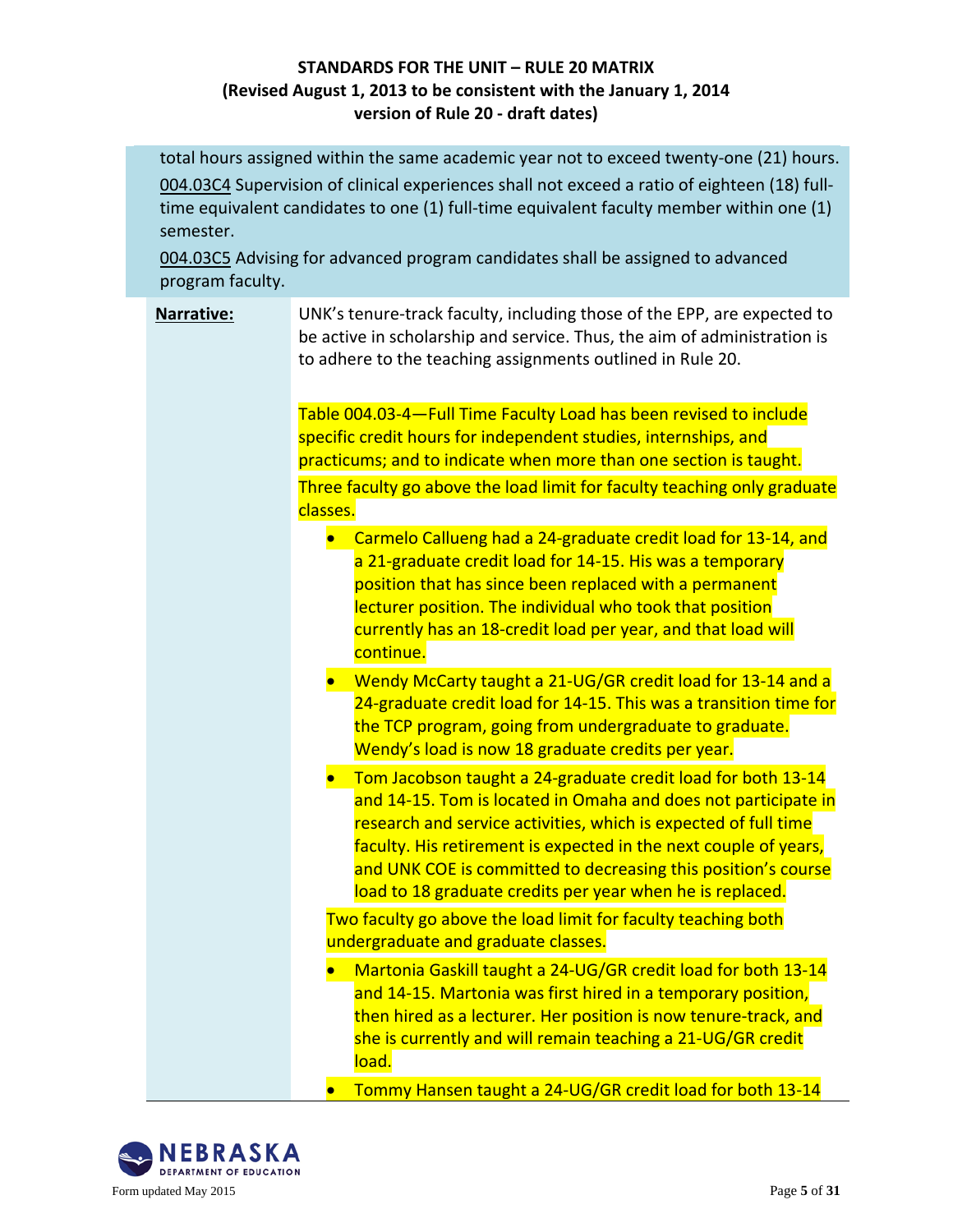| STANDARDS FOR THE UNIT - RULE 20 MATRIX                            |
|--------------------------------------------------------------------|
| (Revised August 1, 2013 to be consistent with the January 1, 2014) |
| version of Rule 20 - draft dates)                                  |

|                | and 14-15. At Tommy's request, he took on an extra 3-credit<br>load per year in lieu of doing research. Tommy is close to<br>retirement, and UNK COE is committed to decreasing this<br>position's course load to 21 graduate credits per year when he<br>is replaced.                                    |
|----------------|-----------------------------------------------------------------------------------------------------------------------------------------------------------------------------------------------------------------------------------------------------------------------------------------------------------|
|                | Of the 51 clinical practice supervisors employed by the EPP, only 2<br>supervise candidates full time (McCollough and Moeller). These two<br>maintain loads of 24 credits or less/academic year (1.5 ST = 1 credit).<br>Moeller is being phased out of the program. His last semester is Spring,<br>2017. |
|                | All advising of candidates in advanced programs is assigned to<br>advanced program faculty.                                                                                                                                                                                                               |
| Documentation: | <b>TABLES:</b>                                                                                                                                                                                                                                                                                            |
|                | 004.03-4 - Full-Time Faculty Load                                                                                                                                                                                                                                                                         |
|                | 004.03-5 - Clinical Practice Supervisors                                                                                                                                                                                                                                                                  |

**004.04 Minimum Endorsement Offering Requirements.** The institution shall offer courses for a minimum of eight (8) approved subject and/or field endorsements contained in 92 NAC 24 and have on file a plan of study which documents that required courses are offered on a schedule to enable candidates access to the coursework in a four (4) year period.

| <b>Narrative:</b>     | Teacher Education offers 34 endorsements on the initial preparation<br>level, and 17 on the advanced preparation level. The University of<br>Nebraska at Kearney requires a minimum of 120 credit hours for a<br>Bachelor's Degree. Academic advisors work with students on long-<br>term plans in order to complete the program in four years. The<br>department chairs work with each other to avoid course conflicts and<br>ensure adequate sessions of major courses. Each department/college<br>has a fall/spring/summer course sequence. This allows academic<br>advisors to work with students on a long-term plan. Courses in the<br>professional sequence are offered every semester with multiple<br>sections. All methods courses are offered at least once a year for<br>availability. |
|-----------------------|----------------------------------------------------------------------------------------------------------------------------------------------------------------------------------------------------------------------------------------------------------------------------------------------------------------------------------------------------------------------------------------------------------------------------------------------------------------------------------------------------------------------------------------------------------------------------------------------------------------------------------------------------------------------------------------------------------------------------------------------------------------------------------------------------|
|                       | For Transitional Certification Program participants who possess a<br>Bachelor's degree at the beginning of this alternative certification<br>pathway, TE831, TE832, TE833, and TE834+TE835 or TE836 (Student<br>Teaching) are offered sequentially so that the program can be<br>completed in a minimum of two academic years.                                                                                                                                                                                                                                                                                                                                                                                                                                                                     |
| <b>Documentation:</b> | <b>Advising Worksheets for Teacher Education</b><br>TCP, Secondary, and K-12 Endorsement Programs of Study (Click on                                                                                                                                                                                                                                                                                                                                                                                                                                                                                                                                                                                                                                                                               |

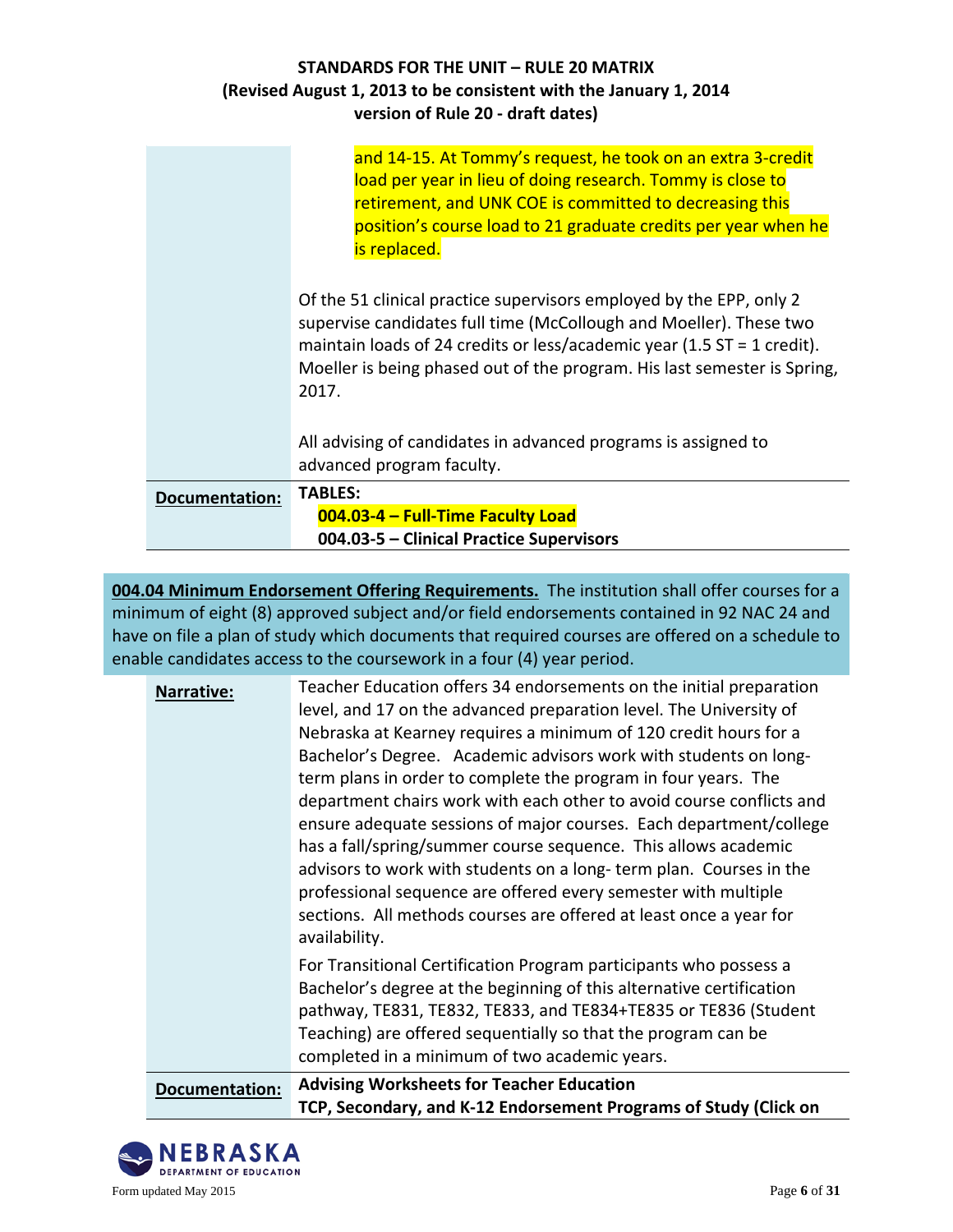| endorsements)                                                 |
|---------------------------------------------------------------|
| Undergraduate Catalog (Click endorsement links for individual |
| programs of study)                                            |

**004.05 Library Requirements**. Library holdings, curriculum materials, and related technology resources shall provide adequate scope, breadth, and currency to support education candidates and faculty. The institution shall employ staff to work collaboratively with the unit to acquire relevant and current resources and to provide support services for material utilization.

**Narrative: Note: the information provided here is for the 2015-2016 academic year. Data for previous years are similar.**

#### **1. Library Mission Statement**

The Library supports the UNK mission by striving to meet the individual information needs of UNK students, faculty and staff. The Library's primary clientele are UNK students, faculty and staff. All members of the UNK community may access the library's electronic resources from both on or off-campus.

#### **2. Staff Information:**

The Library staff currently includes fourteen classified staff members, eight faculty librarians, and one contract professional archivist, in addition to the Dean of the Library, who is also a professional librarian. Librarians are assigned to serve as liaisons to a number of departments. Generally, this assignment will be made on the basis of knowledge, training, and professional experience that will enable the librarian to serve his or her assigned departments efficiently, effectively and personally.

With one exception, the liaison assigned to the College of Education is Rochelle Krueger. Ms. Krueger holds an MLIS (Masters of Library and Information Sciences) from Drexel University. The library liaison works with faculty members to identify resources to add to the library's collections. In addition, the liaison librarian offers library and information instruction sessions to increase awareness of library resources, improve information literacy, and enhance scholarship. Reference service from the liaison is also available through email, telephone, drop-in, and appointment. Web resources are created by liaison librarians to assist in the navigation of wide array of materials maintained by the library as related to the academic subject.

Ronald Wirtz is currently the library liaison to the Department of Educational Administration. Dr. Wirtz taught in public schools in Kansas and Nebraska for nine years, served as a librarian, teacher and administrator in a not-for-profit proprietary school for thirteen years, and holds a Ph.D. in Education (Curriculum & Instruction) from Kansas State University in addition to Master's degrees in French and Library Science.

#### **3. Budget:**

*Overall Library budget for materials FY2015-16:* 

| \$645,932.00 |
|--------------|
| \$79.00      |
| \$105,401.00 |
| \$19,813.00  |
| \$405,220.00 |
|              |

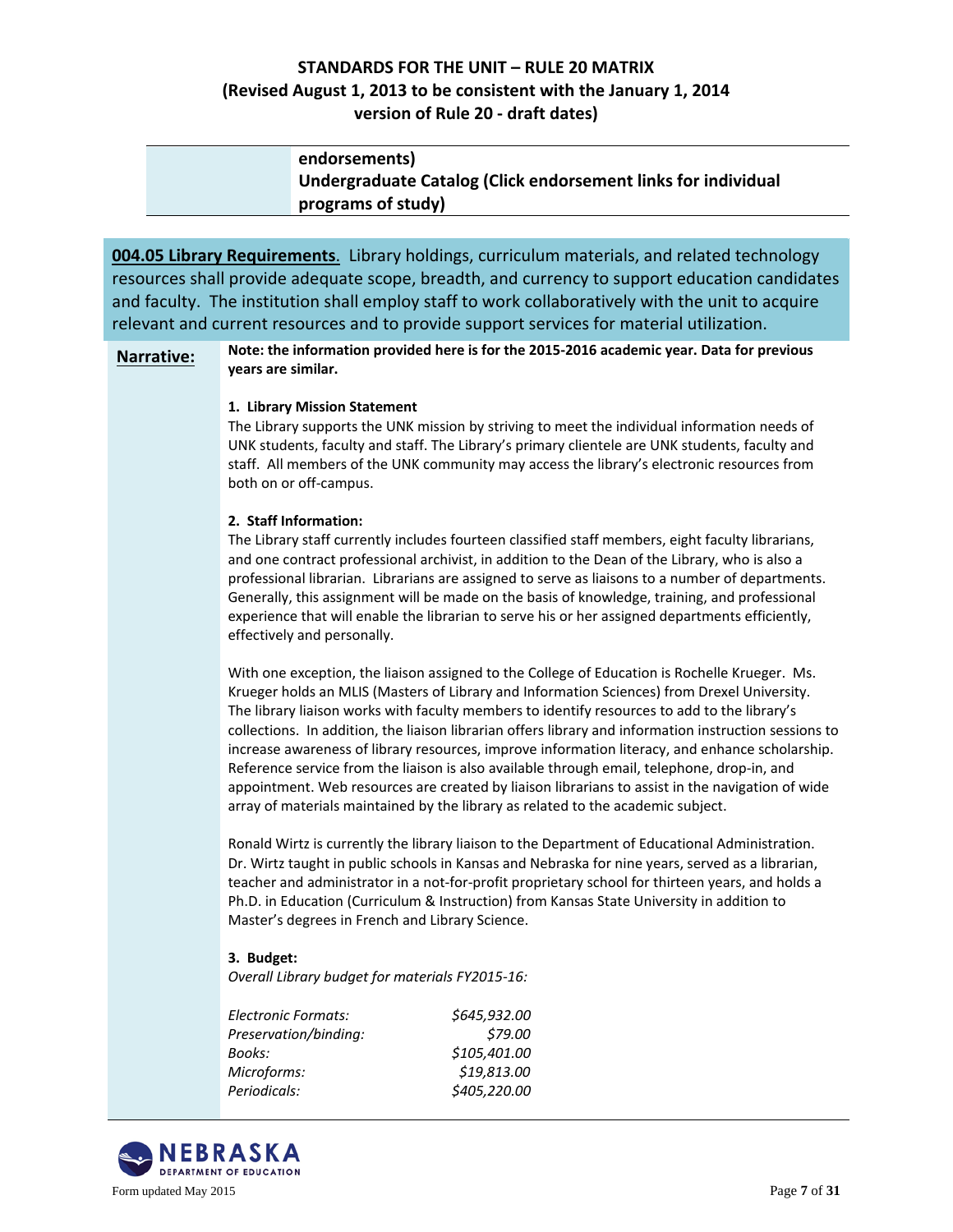#### **Library budget allocations for College of Education Programs**

Historically, the Library has allocated funds to departments based on the number of credit hours produced by the department in the previous academic year. However, for the past several years, College of Education faculty members have been able to request purchase of materials without any practical restriction.

#### **4. Overall Library Collections – (Books, Journals, Databases, Non-print, etc.):**

#### **Databases**

At least sixty-six databases or similar electronic resources have been identified as useful for research in the general field of Education, including Educational Administration. All of these databases are available both online and on-campus to UNK students and faculty.

#### **Book Collection Materials Specific to Education and Educational Administration. (Printed and Electronic Books)**

Selected ranges for Education-related works from the printed book collection in the Library stacks are given below. Electronic works are not included here.

| <b>Classification Ranges</b> | Library of Congress Subjects                        | # of items     |
|------------------------------|-----------------------------------------------------|----------------|
| $L7 - 991$                   | <b>Education (General)</b>                          | 557            |
| $L7 - 97$                    | Periodicals. Societies                              | 490            |
| L111-791                     | Official Documents, Reports, etc.                   | 5              |
| L900 - 991                   | Directories of Educational Institutions             | 21             |
| LA5-2396                     | <b>History of Education</b>                         | 911            |
| LA31-135                     | <b>By Period</b>                                    | 59             |
| LA201-398                    | <b>United States</b>                                | 625            |
| LA2301-2396                  | Biography                                           | 53             |
| LB5-3640                     | Theory and Practice of Education                    | 7299           |
| LB51-885                     | Systems of Individual Educators & Writers           | 226            |
| LB1025 - 1050.75             | <b>Teaching (Principles and Practice)</b>           | 1410           |
| LB1049.9 - 1050.75           | Reading (General)                                   | 337            |
| LB1050.9 - 1091              | <b>Educational Psychology</b>                       | 539            |
| LB1139.2 - 1139.5            | Early Childhood Education                           | 63             |
| LB1555 - 1602                | Elementary or Public School Education               | 450            |
| LB1603-1696.6                | Secondary Education. High Schools                   | 243            |
| LB1705-2286                  | Education and Training of Teachers & Administrators | 399            |
| LB1775-1785                  | Professional Aspects of Teaching and School         | 118            |
|                              | Administration                                      |                |
| LB1805 - 2151                | <b>State Teachers Colleges</b>                      | 16             |
| LB2165 - 2278                | Teacher Training in Universities & Colleges         | $\overline{2}$ |
| LB2801 - 3095                | School administration and organization              | 1886           |
| LB2831.6-2831.99             | Administrative personnel                            | 101            |
| $LB2832 - 2844.1$            | Teaching personnel                                  | 190            |
| LB3011 - 3095                | School Management and discipline                    | 586            |
| LB3050-3060.87               | Educational tests, measurements, evaluations, exams | 199            |
| LB3201 - 3325                | School architecture & Equipment, School planning    | 114            |
| LB3045 - 3048                | <b>Textbooks</b>                                    | 24             |
| $LC71 - 120.4$               | <b>Education and the State</b>                      | 116            |

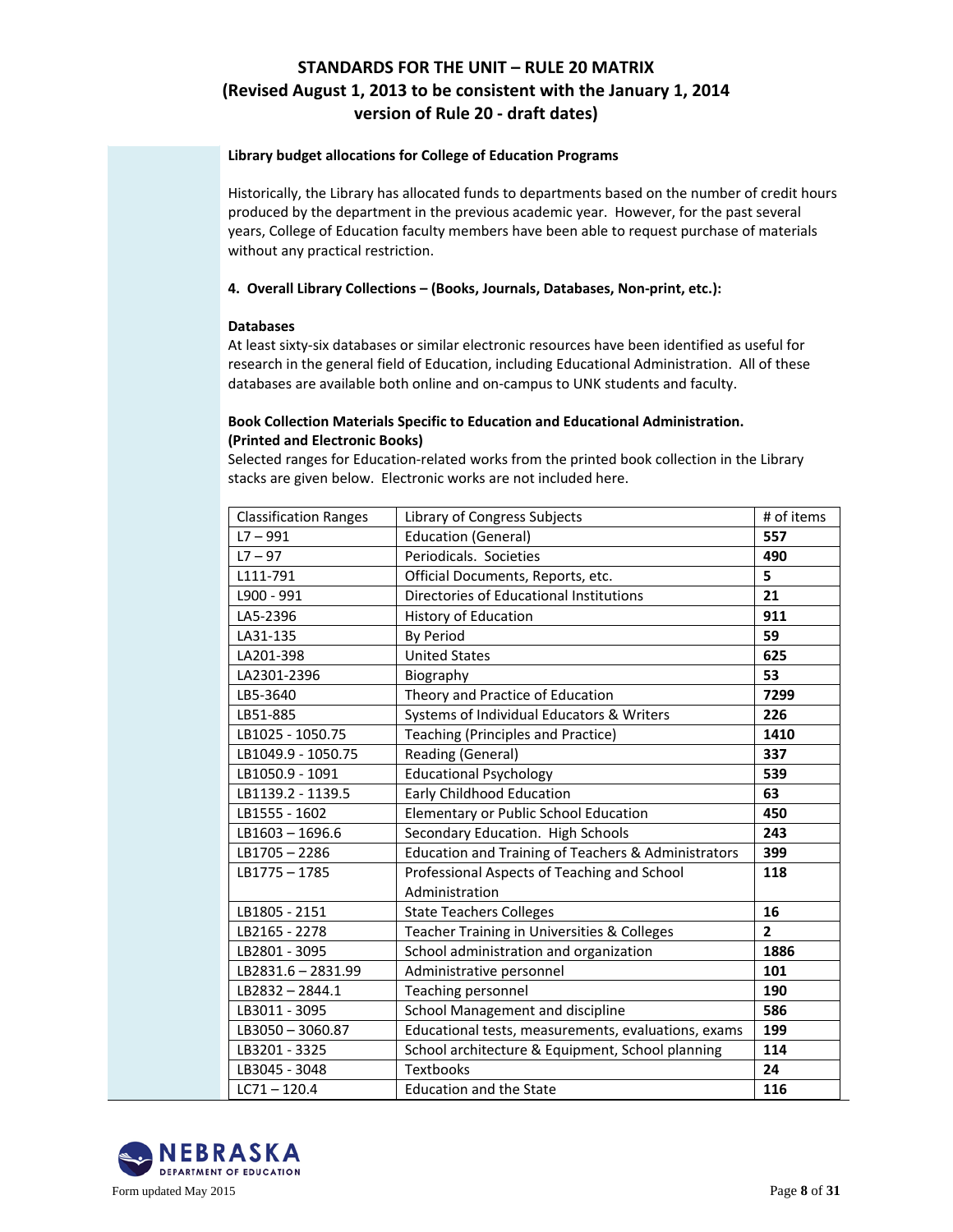| LC129 - 139       | <b>Compulsory Education</b>                           |      |
|-------------------|-------------------------------------------------------|------|
| LC 212 - 214.53   | Discrimination in Education. Educational equalization | 113  |
| LC3745 - 3747     | Children of Immigrants (First Generation)             |      |
| $LC3950 - 4806.5$ | Exceptional Children & Youth. Special Education       | 1030 |

#### **Electronic Books and Other Electronic Materials**

The Library purchases electronic books either as parts of general academic collections, as single items selected from a multi-vendor catalog by liaison librarians, or from specific requests from College of Education faculty members. The Calvin T. Ryan Library has acquired approximately 175,000 electronic books, many of which are of value to programs in the College of Education. While most e-books are cataloged, it is also advisable to search individual e-book collections.

| e-Resource type   | LC Subject                    | "Classic" catalog search examples         | Iten |
|-------------------|-------------------------------|-------------------------------------------|------|
| Electronic books  | <b>Educational leadership</b> | Educational leadership + Electronic Books |      |
| Electronic books  | First year teachers           | First year teachers + Electronic Books    |      |
| Electronic books  | Women - education             | Women - education + Electronic Books      |      |
|                   |                               | Individual Database Examples              |      |
| EbscoHost e-books | <b>Educational leadership</b> | <b>Educational leadership</b>             |      |
| EbscoHost e-books | Women - education             | Women - education                         |      |
| eBrary e-books    | <b>Educational leadership</b> | <b>Educational leadership</b>             |      |
| eBrary e-books    | First year teachers           | First year teachers                       |      |

#### **Periodicals:**

Please note that these categories are not mutually exclusive – a single journal may appear under more than one LC subject heading, such as the general heading *Education*.

[Book Studies & Arts \(118\)](http://hl9tv8ne4m.search.serialssolutions.com/?V=1.0&L=HL9TV8NE4M&N=100&SS_searchTypeJournal=yes&S=SC&C=SO0205)  [College & School Publications \(43\)](http://hl9tv8ne4m.search.serialssolutions.com/?V=1.0&L=HL9TV8NE4M&N=100&SS_searchTypeJournal=yes&S=SC&C=SO0206)  Education - [General \(619\)](http://hl9tv8ne4m.search.serialssolutions.com/?V=1.0&L=HL9TV8NE4M&N=100&SS_searchTypeJournal=yes&S=SC&C=SO0207)  [Education, Special Topics \(419\)](http://hl9tv8ne4m.search.serialssolutions.com/?V=1.0&L=HL9TV8NE4M&N=100&SS_searchTypeJournal=yes&S=SC&C=SO0208)  [Educational Institutions \(21\)](http://hl9tv8ne4m.search.serialssolutions.com/?V=1.0&L=HL9TV8NE4M&N=100&SS_searchTypeJournal=yes&S=SC&C=SO0209) 

[History of Education \(174\)](http://hl9tv8ne4m.search.serialssolutions.com/?V=1.0&L=HL9TV8NE4M&N=100&SS_searchTypeJournal=yes&S=SC&C=SO0210)  [Student Fraternities & Societies -](http://hl9tv8ne4m.search.serialssolutions.com/?V=1.0&L=HL9TV8NE4M&N=100&SS_searchTypeJournal=yes&S=SC&C=SO0211) U.S. [\(12\)](http://hl9tv8ne4m.search.serialssolutions.com/?V=1.0&L=HL9TV8NE4M&N=100&SS_searchTypeJournal=yes&S=SC&C=SO0211)  [Theory & Practice of Education \(1155\)](http://hl9tv8ne4m.search.serialssolutions.com/?V=1.0&L=HL9TV8NE4M&N=100&SS_searchTypeJournal=yes&S=SC&C=SO0213) [Psychology \(819\)](http://hl9tv8ne4m.search.serialssolutions.com/?V=1.0&L=HL9TV8NE4M&N=100&SS_searchTypeJournal=yes&S=SC&C=SO0138)  [Recreation & Sports \(573\)](http://hl9tv8ne4m.search.serialssolutions.com/?V=1.0&L=HL9TV8NE4M&N=100&SS_searchTypeJournal=yes&S=SC&C=SO0139) 

Related journals may appear under other subject areas as well. For example:

| <b>Business Education (23)</b>         |
|----------------------------------------|
| Vocational Guidance (65)               |
| History of Scholarship & Learning (20) |
| Freedom of the Press & Censorship (2)  |
| American Literature (233)              |
| English Language (128)                 |
| English Literature (246)               |
| Political Rights - U.S. (13)           |

[Constitutional Law -](http://hl9tv8ne4m.search.serialssolutions.com/?V=1.0&L=HL9TV8NE4M&N=100&SS_searchTypeJournal=yes&S=SC&C=GO0264) U.S. (77) [Intellectual Property Law -](http://hl9tv8ne4m.search.serialssolutions.com/?V=1.0&L=HL9TV8NE4M&N=100&SS_searchTypeJournal=yes&S=SC&C=GO0272) U.S. (22) [Music Instruction & Study \(31\)](http://hl9tv8ne4m.search.serialssolutions.com/?V=1.0&L=HL9TV8NE4M&N=100&SS_searchTypeJournal=yes&S=SC&C=100361)  [Ethics \(31\)](http://hl9tv8ne4m.search.serialssolutions.com/?V=1.0&L=HL9TV8NE4M&N=100&SS_searchTypeJournal=yes&S=SC&C=RE0367)  [Elementary Mathematics & Arithmetic \(8\)](http://hl9tv8ne4m.search.serialssolutions.com/?V=1.0&L=HL9TV8NE4M&N=100&SS_searchTypeJournal=yes&S=SC&C=LS0290)  [Mathematics Teaching & Research \(58\)](http://hl9tv8ne4m.search.serialssolutions.com/?V=1.0&L=HL9TV8NE4M&N=100&SS_searchTypeJournal=yes&S=SC&C=LS0295)  [Child & Youth Development \(154\)](http://hl9tv8ne4m.search.serialssolutions.com/?V=1.0&L=HL9TV8NE4M&N=100&SS_searchTypeJournal=yes&S=SC&C=SO0477)  [Social Change \(412\)](http://hl9tv8ne4m.search.serialssolutions.com/?V=1.0&L=HL9TV8NE4M&N=100&SS_searchTypeJournal=yes&S=SC&C=SO0490) 

#### **5. The Curriculum Collection:**

The Curriculum Collection includes an extensive juvenile literature collection, curriculum

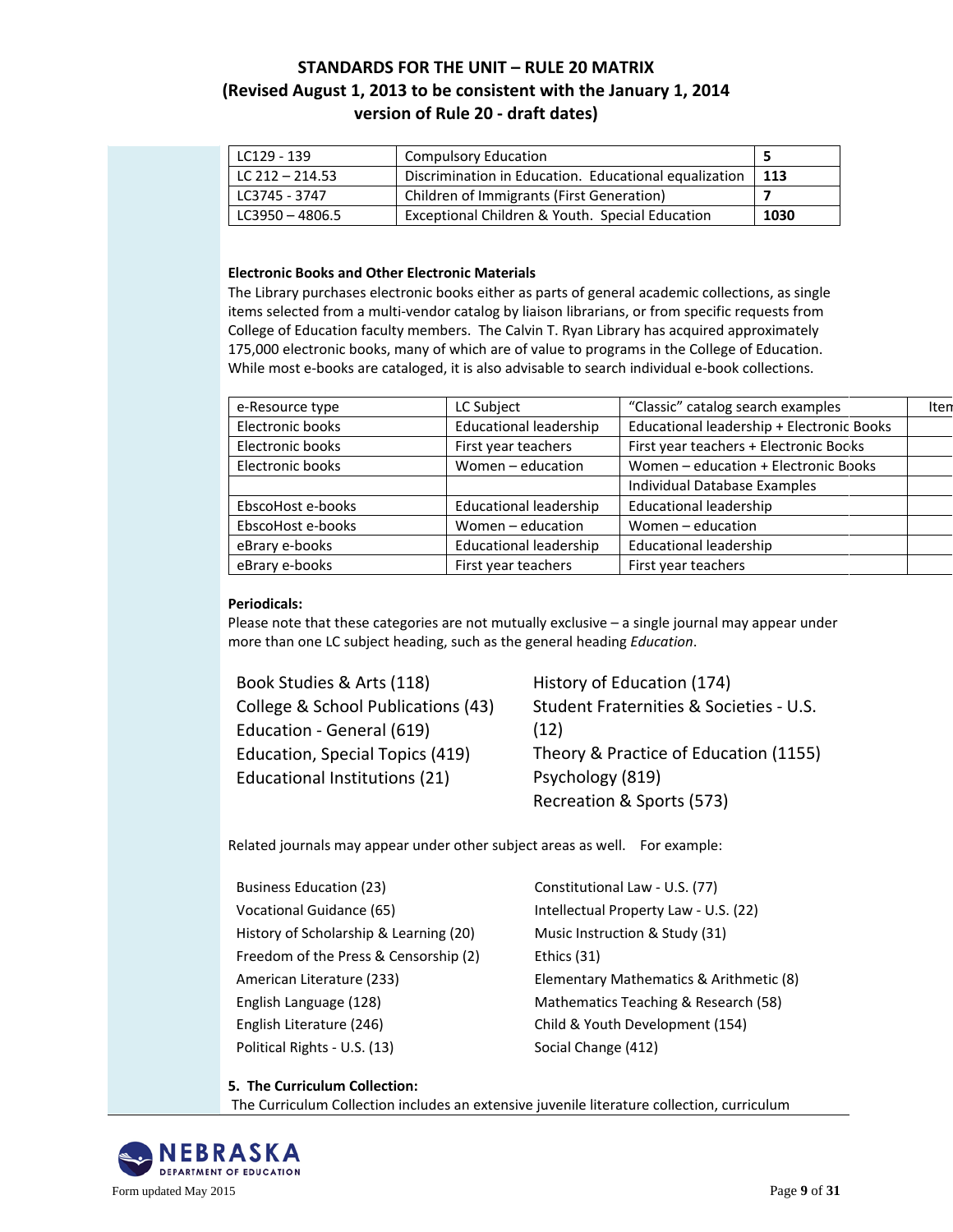guidelines and teaching support materials in book and non-book formats (including lesson planning tools, games, kits, manipulatives, and other practical teaching resources), standardized test instruments, and preschool to secondary school textbooks.

#### **6. Library Instruction:**

The Library is able to provide instruction for students in the use of Library resources for UNK courses in College of Education Programs. Instruction in the use of databases and other library resources is available upon faculty request. Over the 2015-16 academic year, Rochelle Krueger taught or assisted with forty-two classes or work sessions involving a total of 901 students for the College of Education.

#### **7. Online Access:**

The library web page provides access to a quick-search interface that includes an enhanced version of the Library catalog, and includes a "multi-search" tool that facilitates searching of four of the largest full-text databases in the Library collection. There is also an easy-to-use method of finding any journal in the Library collection, and access to research assistance and library services, including borrowing from other libraries via Interlibrary Loan. The Research Assistance / Research Guides tab includes a program-specific guide to facilitate locating e-books, e-journals, and databases for Teacher Education

One feature of the Library's Web resources that is available for both on-campus and distance students, including those in the College of Education, is the *Ask a Librarian* reference service. This link from the main Library page provides assistance to students by phone, by e-mail, "chat," and SMS text from student smartphones. UNK librarians respond directly to students during a scheduled 60 hours per week.

#### **8. Computers and Related Technology:**

The Calvin T. Ryan Library has three computer labs. The lab located on the main floor of the building is being reconfigured over the 2016 summer intersession, and will have one instructor station and forty-two student stations, optimized for small group work using either studentowned or Library laptops. The lab at the east end of the lower level has twenty-three student desktop computers and one instructor station. The smaller lab at the west end of the lower level currently has thirteen student computers and one instructor station, but can be expanded to eighteen student computers through the use of wireless networked laptops.

In addition to the computers in the labs, which may be used by anyone when instruction is not taking place, there are twenty-two Windows computers on the main floor, including two that are used for scanning and two that are attached to Microform readers / digitizers, along with four networked printers. The lower level has sixteen Windows computers for general use, plus six Macintosh computers and two networked printers. On the upper floor there are eight general use Windows computers, two networked printers, and one computer with specialized software for presentation development, including photo and video editing and website development.

#### **9. Other:**

The Library formerly published a printed newsletter, but in order to provide greater accessibility now delivers bulletins regarding new services and products in electronic formats, along with regular contributions to the University's *E-News* electronic newsletter. *In Brief Online*, the official "blog" of the Library, is updated several times weekly, and an edition of the *In Brief* newsletter is published annually in both print and electronic form.

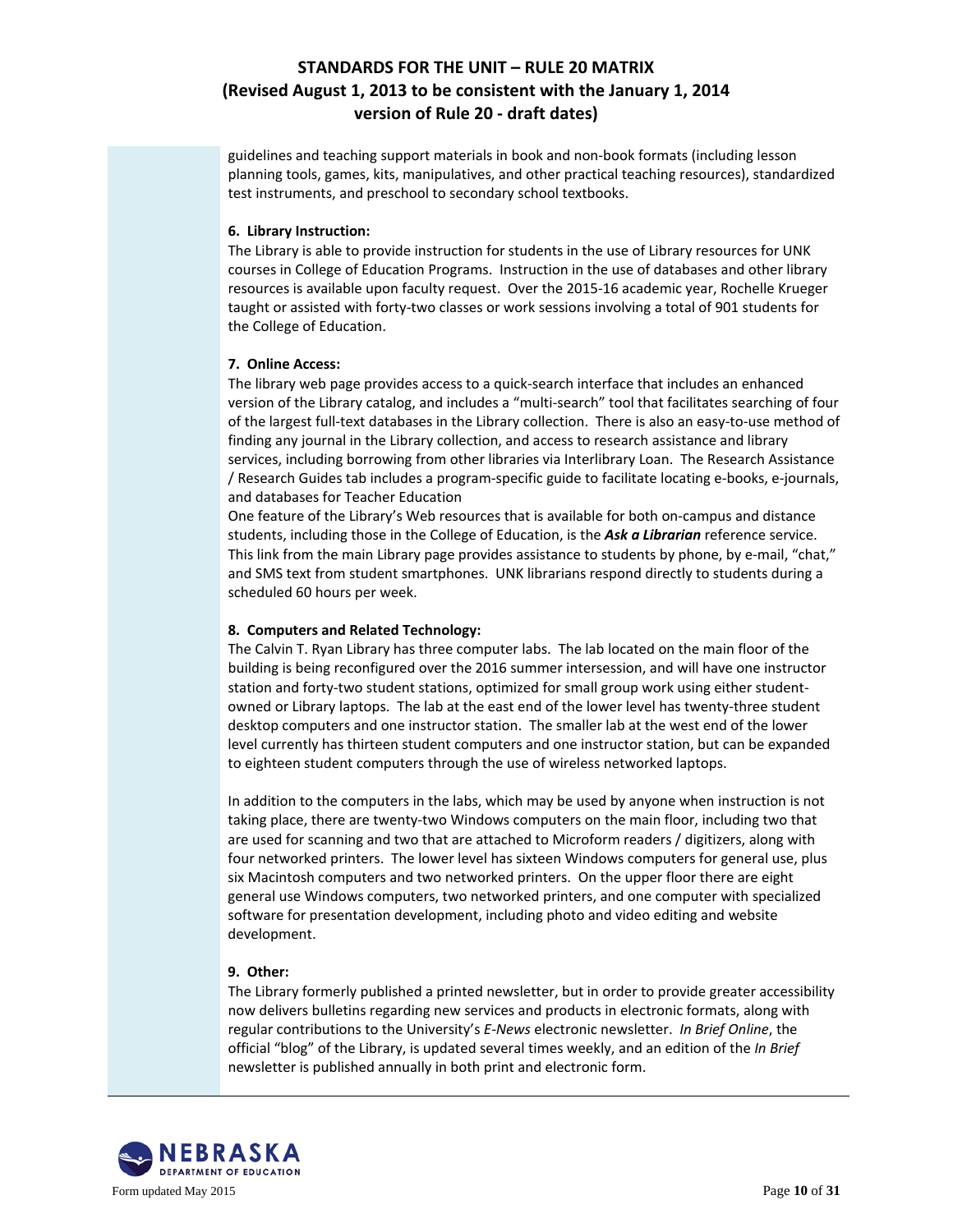| <b>Documenta</b> | <b>Calvin T. Ryan Website</b>           |
|------------------|-----------------------------------------|
| tion:            | <b>Teacher Education Research Guide</b> |
|                  | <b>Curriculum Dept.: Home</b>           |
|                  | Ask a Librarian                         |

#### **004.06 Policies for Program Admission, Progression, and Completion**

004.06A Disclosure. The institution shall require the prospective candidate to disclose all criminal convictions, except traffic offenses.

004.06B Notice Regarding Convictions. The institution shall inform all persons who apply for admission to its program that persons who have felony convictions, or misdemeanor convictions involving abuse, neglect, or sexual misconduct, as defined in Section 004.06D of this chapter, are automatically rejected by the Department for certification, and may only be considered for certification, or participation in field experiences, with the approval of the Department. A person with a conviction as defined in Section 004.06D of this chapter may request approval by the Department using the procedures set forth in 92 NAC 21 Sections 009.02 through 009.04.

004.06C Criminal Background Check. The institution shall conduct or verify an official criminal background check on candidates prior to admission to an initial teacher education program and again prior to clinical practice.

#### **Narrative:**

In TE 100 and just prior to student teaching, students are required to self-disclose criminal history and mental fitness issues on a Personal and Professional Fitness form. This form is based on the Nebraska Department of Education's self-disclosure form that applicants must fill out when they apply for a Nebraska teaching certificate. Students who disclose a criminal history explain the details by filling out a Criminal Charges Self Reporting form. These forms are kept in the Educator Certification Office with the student's permanent file. Students are also required to perform a criminal background check in TE 100 and just prior to student teaching. Our background check vendor is One Source, which is located in Omaha, Nebraska. One Source keeps electronic copies of the background checks, which we can access at any time. Background checks that show a criminal record are printed and filed in the student's Teacher Education Program file.

Students who do not take TE 100 at UNK fill out the self-disclosure forms when they attend Transfer Day. They are also given information so that they can order a background check, which is required before their first field experience.

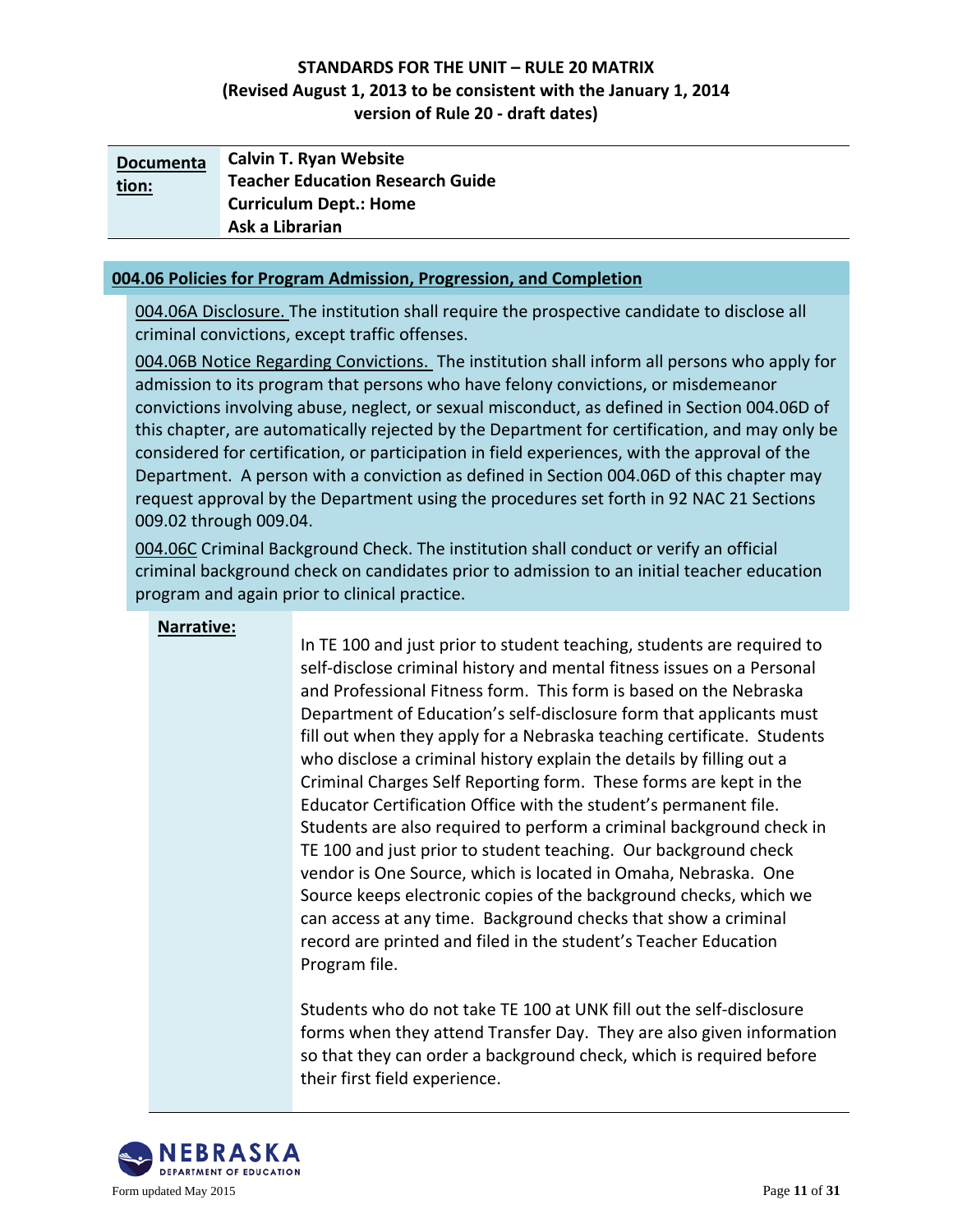|                       | The certification officer reviews charges that are self-disclosed and/or  |  |
|-----------------------|---------------------------------------------------------------------------|--|
|                       | appear on a background check. When a prohibited offense appears,          |  |
|                       | the student is contacted by the certification officer. The student is not |  |
|                       | allowed to continue in an education program and is strictly prohibited    |  |
|                       | from participating in field experiences at schools. The certification     |  |
|                       | officer also informs the student that he or she may appeal to the         |  |
|                       | Nebraska Department of Education by following the appeals                 |  |
|                       | procedures described in Rule 21 sections 009.02 through 009.04.           |  |
|                       | Students interested in appealing are given the required paperwork by      |  |
|                       | the certification officer.                                                |  |
| <b>Documentation:</b> | <b>Personal and Professional Fitness Form</b>                             |  |
|                       | <b>Criminal Charges Self-Reporting Form</b>                               |  |
|                       | <b>UNK Background Check #1 Information</b>                                |  |

004.06E Grade Point Average.

004.06E1 Candidates must hold a cumulative GPA of 2.5 on a 4.0 scale or its equivalent for admission to a teacher education program.

004.06E2 Candidates for admission to clinical practice must hold a cumulative GPA of at least 2.75 on a 4.0 scale or its equivalent for all completed courses identified by the institution as meeting the requirements of 92 NAC 24.

004.06F Basic Skills Test. Prior to admission to a teacher education program, the candidate must have achieved a satisfactory score on an examination as specified in 92 NAC 23.

| Narrative:            | The minimum grade point average of 2.75 is required for all UNK<br>teacher preparation candidates to be admitted to Teacher Education<br>(as of 2013-2014), as well as to be allowed to student teach. The<br>Educator Certification Office monitors GPA from the time of admission<br>until the candidate makes application for student teaching and the<br>student teaching semester begins.                                                                                                                                                                             |
|-----------------------|----------------------------------------------------------------------------------------------------------------------------------------------------------------------------------------------------------------------------------------------------------------------------------------------------------------------------------------------------------------------------------------------------------------------------------------------------------------------------------------------------------------------------------------------------------------------------|
|                       | UNK provides access to the Praxis Core Academic Skills for Educators<br>Tests through the UNK Testing Center which is located in the College of<br>Education Building (COE C105). Free tutoring is offered both on<br>campus and virtually, and study guides are available through the ECO<br>website, and through the Calvin T. Ryan Library (both bring and<br>virtual). Students are made aware of the need to take the Praxis Core<br>in their first education class, through each advising visit, through the<br>catalog, and through the Teacher Education Handbook. |
| <b>Documentation:</b> | TABLE: 004.06-1 - GPA and Basic Skills Admit Alt Certification                                                                                                                                                                                                                                                                                                                                                                                                                                                                                                             |
|                       | Program                                                                                                                                                                                                                                                                                                                                                                                                                                                                                                                                                                    |
|                       | TABLE: 004.06-1 - GPA and Basic Skills Admit Traditional                                                                                                                                                                                                                                                                                                                                                                                                                                                                                                                   |
|                       | <b>Teacher Education Handbook</b>                                                                                                                                                                                                                                                                                                                                                                                                                                                                                                                                          |
|                       | <b>Admission to Teacher Education Requirements</b>                                                                                                                                                                                                                                                                                                                                                                                                                                                                                                                         |

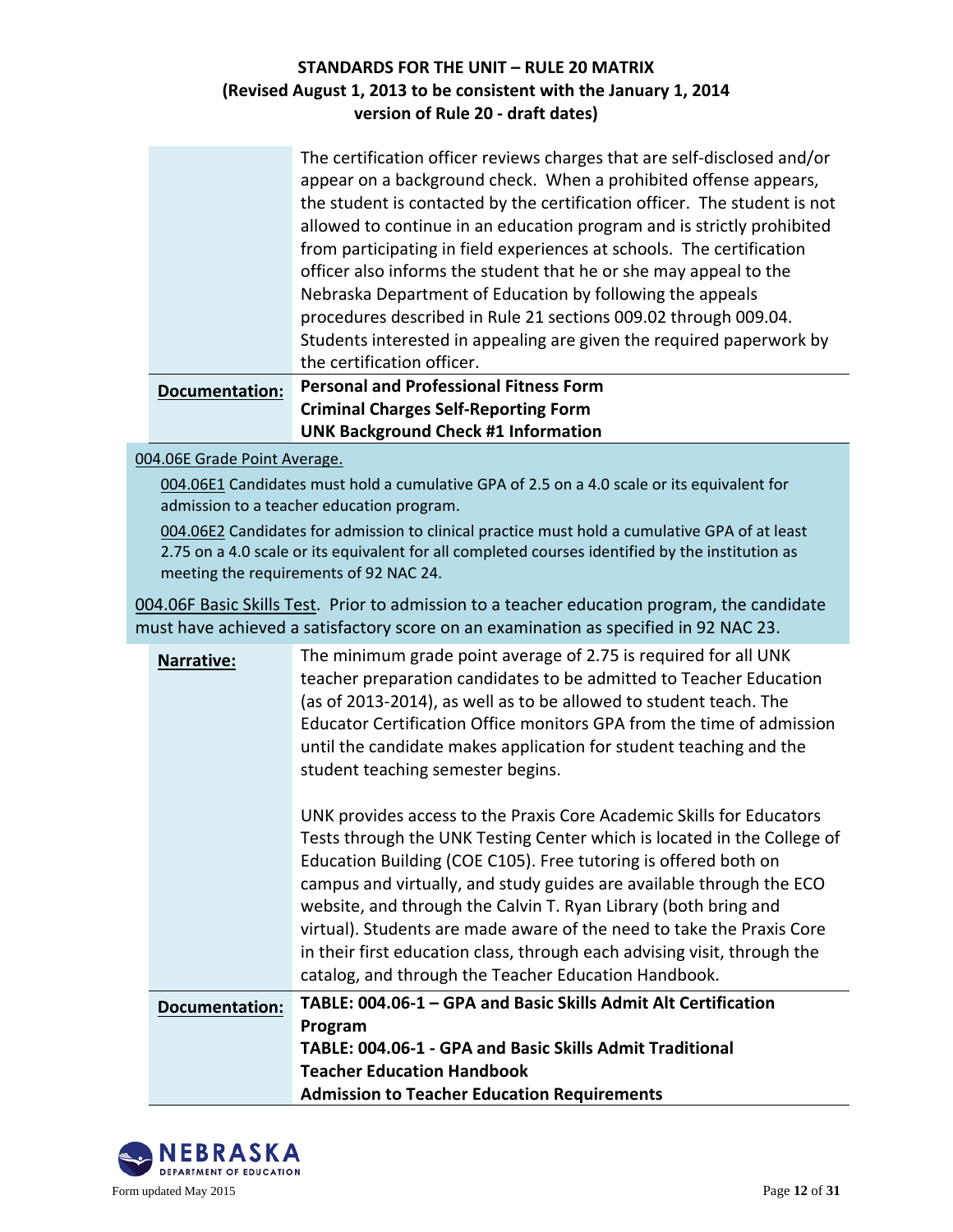|                               | <b>Calvin T. Ryan Library Praxis Core Preparation Materials</b><br><b>Educator Certification Office</b>                                                                                                                                                                                                                                                                                                                                                                                                                                                                                                                                                                                                                                                                                                                                                                                                                                                                                                                                                                                                                                                                                 |
|-------------------------------|-----------------------------------------------------------------------------------------------------------------------------------------------------------------------------------------------------------------------------------------------------------------------------------------------------------------------------------------------------------------------------------------------------------------------------------------------------------------------------------------------------------------------------------------------------------------------------------------------------------------------------------------------------------------------------------------------------------------------------------------------------------------------------------------------------------------------------------------------------------------------------------------------------------------------------------------------------------------------------------------------------------------------------------------------------------------------------------------------------------------------------------------------------------------------------------------|
|                               | 004.06G Application. Candidates for admission to a teacher education program shall complete an<br>application process which includes consideration of components identified in Section 004.06 of this<br>chapter and other institution-determined criteria for selection, such as recommendations from<br>professional educators, interviews, or essays.                                                                                                                                                                                                                                                                                                                                                                                                                                                                                                                                                                                                                                                                                                                                                                                                                                |
| Narrative:                    | Students complete Teacher Education Program applications in TE 100<br>or TE 831P<br>Admission requirements:<br>Complete the following courses with a grade of C or above:<br>English 102GS, SPCH 100GS, TE 100GS, TE 204 OR TE 206<br>(Music Education majors take MUS 201 instead of TE 206)<br>Meet required common assessments as presented in class<br>$\bullet$<br>Establish and maintain a GPA of 2.75 or higher<br>$\bullet$<br>Pass the PRAXIS CORE basic skills test (reading, writing, and<br>$\bullet$<br>math)<br>Complete the Service Learning Project (no longer required 16-<br>17)<br>Obtain approval by department(s) offering the proposed<br>endorsement(s)<br>Declare a teaching program(s) at the Academic and Career<br><b>Services Office</b><br>Provide evidence of the absence of any criminal conviction that<br>$\bullet$<br>would prevent qualifying for teacher certification<br>Provide evidence of emotional or mental fitness<br>Transitional Certification Program (TCP) students meet the same<br>requirements with the exception of coursework. TCP students must<br>have completed TE 831P with a grade of C or above and be enrolled in<br>TE 832. |
| <b>Documentation:</b>         | <b>Teacher Education Application (13-14)</b><br><b>Admission to Teacher Education Requirements</b><br><b>Teacher Education Handbook</b>                                                                                                                                                                                                                                                                                                                                                                                                                                                                                                                                                                                                                                                                                                                                                                                                                                                                                                                                                                                                                                                 |
| programs offered by the unit. | 004.06H Performance Assessments. The institution must identify the performance<br>standards and assessments for successful progression and completion of the education                                                                                                                                                                                                                                                                                                                                                                                                                                                                                                                                                                                                                                                                                                                                                                                                                                                                                                                                                                                                                  |
| Narrative:                    | Requirements for program admission and admission to student<br>teaching, as well as gateways to progress from level to level, and                                                                                                                                                                                                                                                                                                                                                                                                                                                                                                                                                                                                                                                                                                                                                                                                                                                                                                                                                                                                                                                       |

requirements for completion of the program have been identified (see



Table 004.06-2).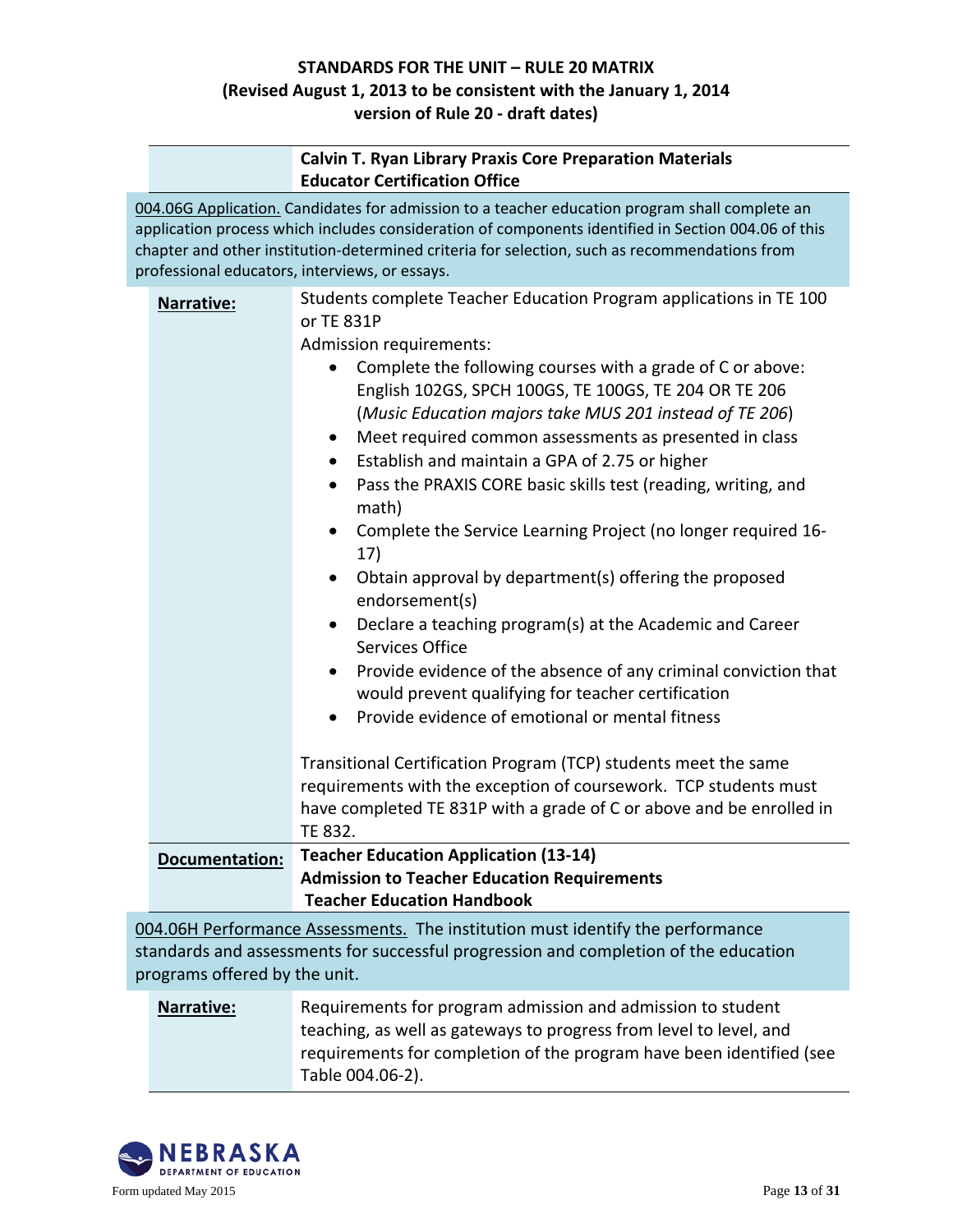| <b>Documentation:</b> | TABLE: 004.06-2 – Requirements for program Admission and |
|-----------------------|----------------------------------------------------------|
|                       | <b>Progression</b>                                       |

#### **005 Initial Program Coursework Requirements.**

005.01 General Education Coursework. The institution shall require that all undergraduate candidates meet the institution's general education course requirements. These courses may also be used to meet endorsement requirements. General education course requirements are established by the institution for all students.

| <b>Documentation:</b> | each degree plan advising sheet.<br>Undergraduate Catalog-Elementary Education                                                                                                                               |
|-----------------------|--------------------------------------------------------------------------------------------------------------------------------------------------------------------------------------------------------------|
|                       | courses specific to certification and endorsement areas. The general<br>education requirements for each endorsement are listed in the<br>Undergraduate Catalog and on the website. They are also listed on   |
| Narrative:            | Candidates earning a Bachelor of Science or Arts in Education degree<br>must complete the general education requirements of the University<br>of Nebraska at Kearney (45 credit hours) and general education |

#### **[Degree Plans](http://www.unk.edu/academics/ted/advising-tips/advising_worksheets.php)**

005.02 Professional Education Coursework. At least one-sixth of the total credit hour requirement established by the institution for the completion of a degree shall be professional education coursework which may include practicum experiences, but shall not include clinical experiences.

| Narrative:            | A professional sequence of courses must be taken for the B.A. in<br>Education, the B.S. in Education, the B.M. in Music Education, and the<br>MA in Curriculum & Instruction (Transitional Certification<br>Concentration). The professional sequence consists of 23-25 total<br>hours (varies by program). This is 19-21% of the total credit hour<br>requirement of 120 hours for the completion of a degree. The<br>Transitional Certificate Program, a graduate program for post-<br>baccalaureate students who wish to pursue an initial teaching<br>certificate, requires a 24-credit professional sequence. This is 20% of<br>the total credit hour requirement of 120 hours for the completion of a<br>degree. |
|-----------------------|------------------------------------------------------------------------------------------------------------------------------------------------------------------------------------------------------------------------------------------------------------------------------------------------------------------------------------------------------------------------------------------------------------------------------------------------------------------------------------------------------------------------------------------------------------------------------------------------------------------------------------------------------------------------------------------------------------------------|
| <b>Documentation:</b> | Undergraduate Catalog-Teacher Education Professional Sequence                                                                                                                                                                                                                                                                                                                                                                                                                                                                                                                                                                                                                                                          |
|                       | <b>Graduate Catalog-Transitional Certificate Program</b>                                                                                                                                                                                                                                                                                                                                                                                                                                                                                                                                                                                                                                                               |
|                       | <b>Statement to introduce 005.02A-J</b>                                                                                                                                                                                                                                                                                                                                                                                                                                                                                                                                                                                                                                                                                |

005.02A Student Development. The candidate understands how students grow and develop, recognizing that patterns of learning and development vary individually within and across the cognitive, linguistic, social, emotional, and physical areas, and designs and

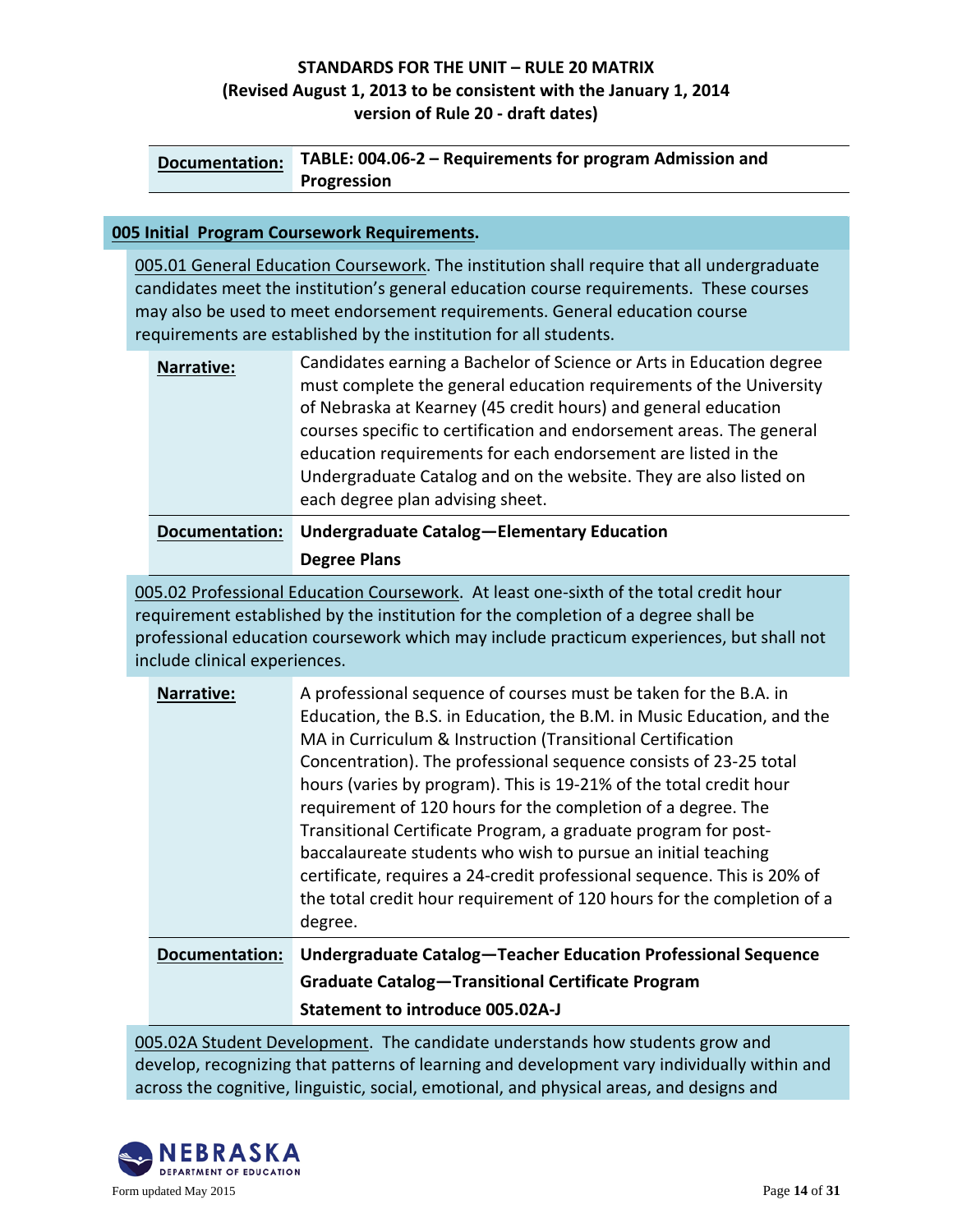implements developmentally appropriate and challenging learning experiences.

| Narrative: | The assessments used to measure this competency were the Case<br>Study of an Individual and the Student Teaching Final Evaluation.<br>Observations and recommendations made based on the Student<br>Teaching Evaluation scores (see Table 005.02-1) are that the mean<br>scores for all endorsements are in the proficient range for both years.<br>The high scores are in Early Childhood and Art K-12, areas in which<br>student development is emphasized. The mean score for Music K-12<br>was the lowest, but is still in the proficient range. Scores indicate<br>students were proficient in their understanding of student<br>development. |
|------------|----------------------------------------------------------------------------------------------------------------------------------------------------------------------------------------------------------------------------------------------------------------------------------------------------------------------------------------------------------------------------------------------------------------------------------------------------------------------------------------------------------------------------------------------------------------------------------------------------------------------------------------------------|
|------------|----------------------------------------------------------------------------------------------------------------------------------------------------------------------------------------------------------------------------------------------------------------------------------------------------------------------------------------------------------------------------------------------------------------------------------------------------------------------------------------------------------------------------------------------------------------------------------------------------------------------------------------------------|

**Documentation: TABLE: 005.02-1 – Professional Education Competencies**

005.02B Learning Differences. The candidate uses understanding of individual differences and diverse cultures and communities to ensure inclusive learning environments that enable each student to meet high standards.

| Narrative: | The assessments used to measure this competency were the Case<br>Study of a Lesson, Field Experience Checklist, Case Study of a<br>Classroom, Case Study of a Unit, and the Student Teaching Final<br>Evaluation. Observations and recommendations made based on the<br>Student Teaching Evaluation scores (see Table 005.02-1) are that the<br>mean scores for all endorsements are in the proficient range for both<br>years. The range is low, but still within proficient for this standard.<br>Because of the emphasis on differentiation in SPED and Early<br>Childhood, it is no surprise that these endorsement area scores are the<br>highest. Music scores were the lowest in 2013-14. There is concern for<br>ESL being the lowest in 14-15. This instrument will be replaced. The<br>new one will include a column for listing differentiation strategies,<br>along with a column for integrating student engagement strategies. It<br>is hoped that this emphasis will raise candidate skills as well as their |
|------------|-----------------------------------------------------------------------------------------------------------------------------------------------------------------------------------------------------------------------------------------------------------------------------------------------------------------------------------------------------------------------------------------------------------------------------------------------------------------------------------------------------------------------------------------------------------------------------------------------------------------------------------------------------------------------------------------------------------------------------------------------------------------------------------------------------------------------------------------------------------------------------------------------------------------------------------------------------------------------------------------------------------------------------|
|            | scores for this standard across endorsements.                                                                                                                                                                                                                                                                                                                                                                                                                                                                                                                                                                                                                                                                                                                                                                                                                                                                                                                                                                               |

#### **Documentation: TABLE: 005.02-1 – Professional Education Competencies**

005.02C Learning Environments. The candidate works with others to create environments that support individual and collaborative learning, and that encourage positive social interaction, active engagement in learning, and self-motivation.

**Narrative:** The assessment used to measure this competency was the Student Teaching Final Evaluation. Observations and recommendations made based on the Student Teaching Evaluation scores (see Table 005.02-1) are that the mean scores for all endorsements are in the proficient range for both years. The score range is wide for this standard. Low

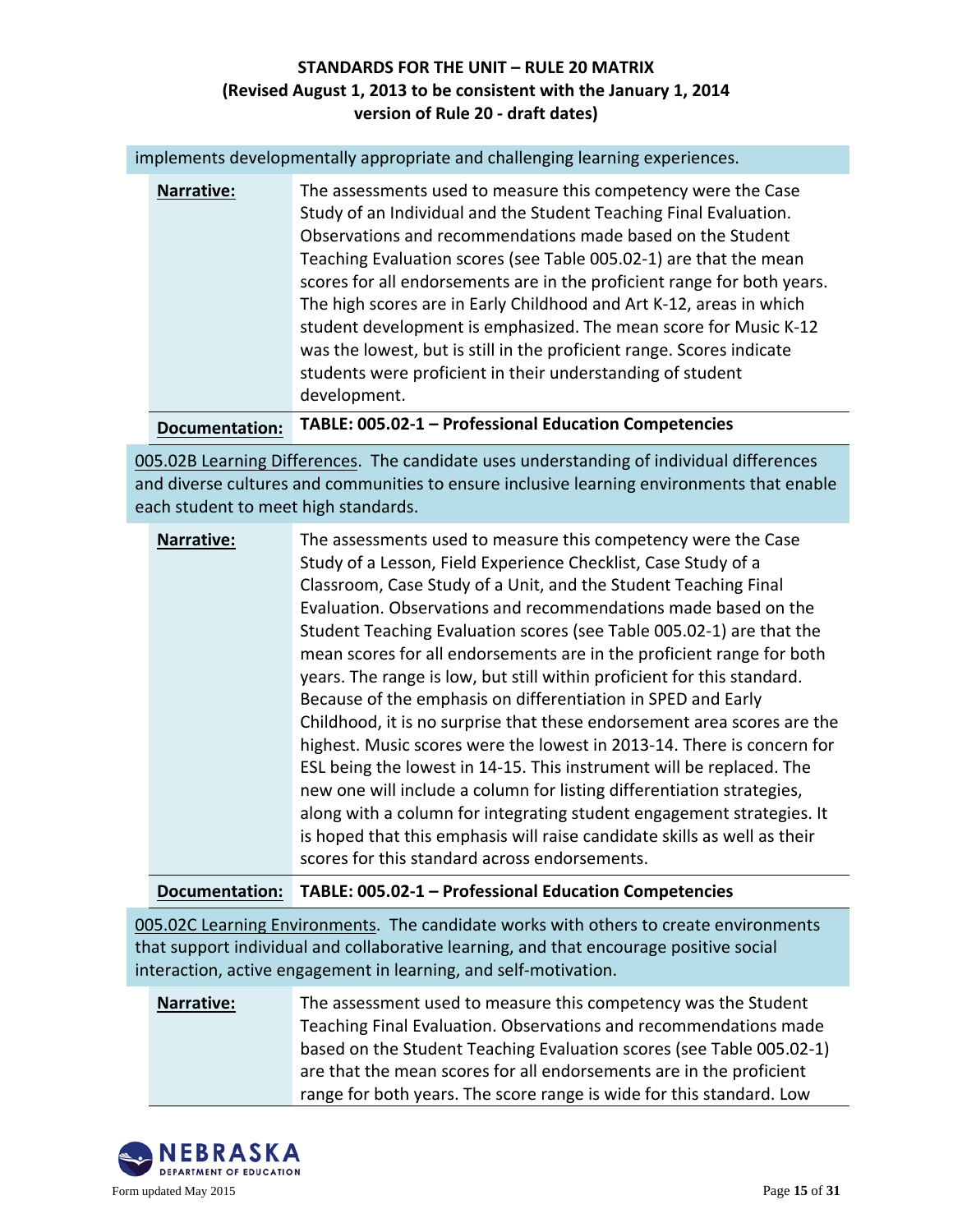| mean scores are BMIT and English 7-12, which are more content-       |
|----------------------------------------------------------------------|
| oriented areas. Emphasis on team sports may have an influence on the |
| high scores in Health & PE K-12. The added column of Student         |
| Engagement Strategies in the new lesson plan template should raise   |
| candidates' awareness and scores in this standard.                   |

|  | Documentation: TABLE: 005.02-1 - Professional Education Competencies |
|--|----------------------------------------------------------------------|
|--|----------------------------------------------------------------------|

005.02D Content Knowledge. The candidate understands the central concepts, tools of inquiry, and structures of the discipline(s) he or she teaches and creates learning experiences that make these aspects of the discipline accessible and meaningful for students to assure mastery of the content including the ability to integrate the Nebraska Content Standards (92 NAC 10 Appendices A-D) into instruction.

| The assessments used to measure this competency were the Case            |
|--------------------------------------------------------------------------|
| Study of a Lesson, Field Experience Checklist, Case Study of a Unit, and |
| the Student Teaching Final Evaluation. Observations and                  |
| recommendations made based on the Student Teaching Evaluation            |
| scores (see Table 005.02-1) are that the mean scores for all             |
| endorsements are in the proficient range for both years. The range of    |
| scores for this standard is low, but still within the proficient range.  |
| Scores indicate students were proficient in their knowledge of content.  |
|                                                                          |

**Documentation: TABLE: 005.02-1 – Professional Education Competencies**

005.02E Application of Content. The candidate understands how to connect concepts and use differing perspectives to engage students in critical thinking, creativity, and collaborative problem solving related to authentic local and global issues.

| <b>Narrative:</b> | The assessments used to measure this competency were the Case           |
|-------------------|-------------------------------------------------------------------------|
|                   | Study of Schools and the Student Teaching Final Evaluation.             |
|                   | Observations and recommendations made based on the Student              |
|                   | Teaching Evaluation scores (see Table 005.02-1) are that the mean       |
|                   | scores for all endorsements are in the proficient range for both years. |
|                   | The range of scores is about mid-point. Scores indicate students were   |
|                   | proficient in their application of content.                             |

| Documentation: TABLE: 005.02-1 - Professional Education Competencies |
|----------------------------------------------------------------------|
|                                                                      |

005.02F Assessment. The candidate understands and uses multiple methods of assessment to engage students in their own growth, to monitor student progress, and to guide the candidate's and student's decision making.

| <b>Narrative:</b> | The assessments used to measure this competency were the Case           |
|-------------------|-------------------------------------------------------------------------|
|                   | Study of a Lesson, Case Study of a Unit, and the Student Teaching Final |
|                   | Evaluation. Observations and recommendations made based on the          |
|                   | Student Teaching Evaluation scores (see Table 005.02-1) are that the    |

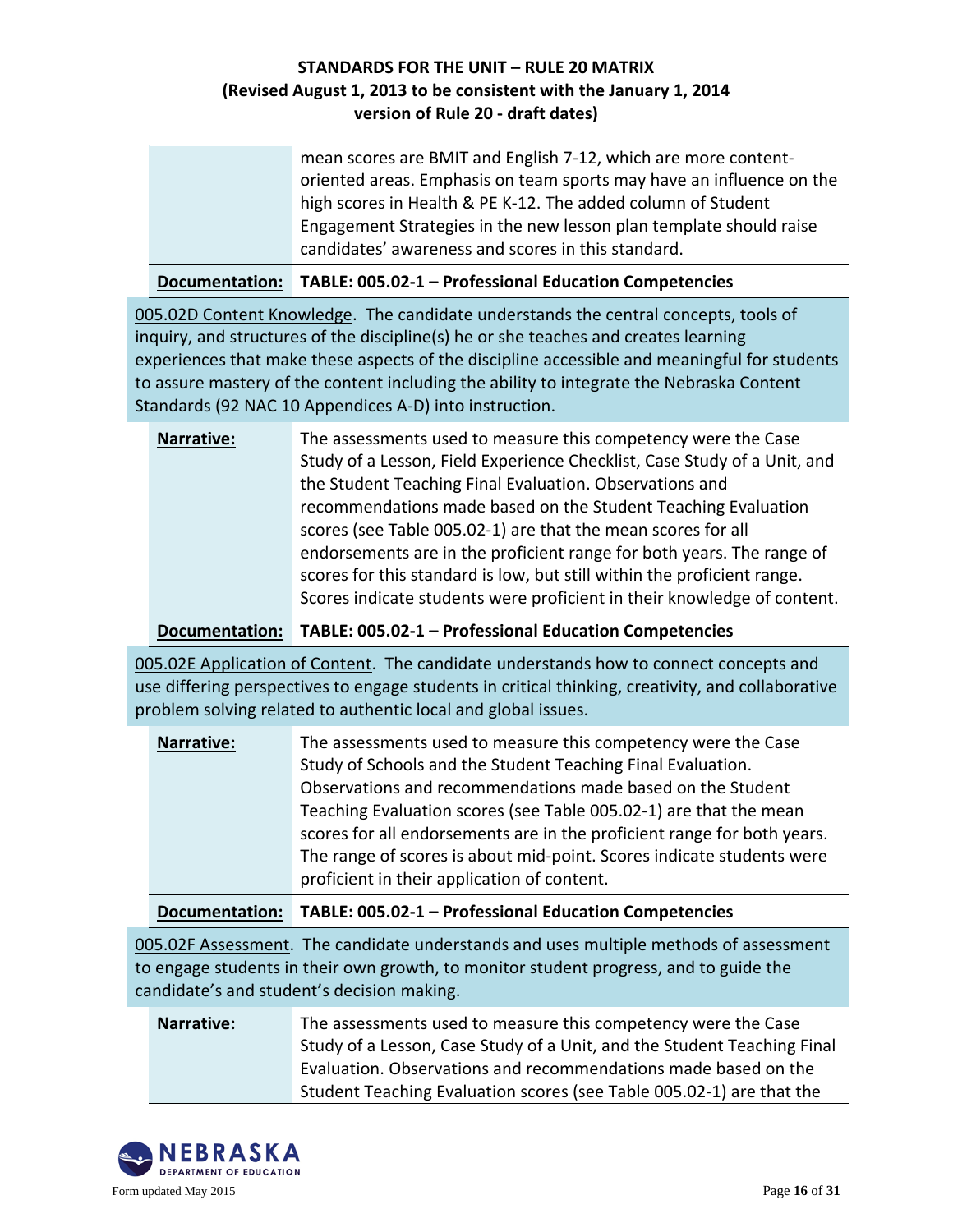| mean scores for all endorsements are in the proficient range for both |
|-----------------------------------------------------------------------|
| years. Art K-12 and Early Childhood provided the highest scores. The  |
| lowest is in Music and ESL. The range is low for this standard. This  |
| instrument will be replaced. The new assessment instrument will       |
| provide more emphasis on using educational strategies to teach        |
| content.                                                              |
|                                                                       |

**Documentation: TABLE: 005.02-1 – Professional Education Competencies**

005.02G Planning for Instruction. The candidate plans instruction that supports every student in meeting rigorous learning goals by drawing upon knowledge of content areas, curriculum, cross-disciplinary skills, technology, and pedagogy, as well as knowledge of the student and the community context.

| <b>Narrative:</b> | The assessments used to measure this competency were the Case<br>Study of a Lesson, Field Experience Checklist, Case Study of a Unit, and<br>the Student Teaching Final Evaluation. Observations and<br>recommendations made based on the Student Teaching Evaluation<br>scores (see Table 005.02-1) are that the mean scores for all<br>endorsements are in the proficient range for both years. Note that<br>Health and PE K-12 produced the highest scores for both years.<br>Planning for instruction is a basic component for teaching<br>assessments. However, the new instrument will have a stronger<br>emphasis of looking at the whole unit before making specific lesson<br>plans, which should strengthen candidates' skills and scores in this<br>standard. |
|-------------------|--------------------------------------------------------------------------------------------------------------------------------------------------------------------------------------------------------------------------------------------------------------------------------------------------------------------------------------------------------------------------------------------------------------------------------------------------------------------------------------------------------------------------------------------------------------------------------------------------------------------------------------------------------------------------------------------------------------------------------------------------------------------------|
|-------------------|--------------------------------------------------------------------------------------------------------------------------------------------------------------------------------------------------------------------------------------------------------------------------------------------------------------------------------------------------------------------------------------------------------------------------------------------------------------------------------------------------------------------------------------------------------------------------------------------------------------------------------------------------------------------------------------------------------------------------------------------------------------------------|

**Documentation: TABLE: 005.02-1 – Professional Education Competencies**

005.02H Instructional Strategies. The candidate understands and uses a variety of instructional strategies to encourage students to develop deep understanding of content areas and their connections, build reading and writing skills, and to apply knowledge in meaningful ways. This includes developing competency for utilizing technology for instruction, assessment, and communication.

| Narrative: | The assessments used to measure this competency were the Case<br>Study of a Lesson, Field Experience Checklist, Case Study of a Unit, and<br>the Student Teaching Final Evaluation. Observations and<br>recommendations made based on the Student Teaching Evaluation<br>scores (see Table 005.02-1) are that the mean scores for all<br>endorsements are in the proficient range for both years. The range is<br>high for this standard. Music is again the lowest in 2013-14, but 3.35 is<br>a mid-range score. Scores indicate that candidates were well prepared<br>in using instructional strategies. |
|------------|------------------------------------------------------------------------------------------------------------------------------------------------------------------------------------------------------------------------------------------------------------------------------------------------------------------------------------------------------------------------------------------------------------------------------------------------------------------------------------------------------------------------------------------------------------------------------------------------------------|
|            |                                                                                                                                                                                                                                                                                                                                                                                                                                                                                                                                                                                                            |

**Documentation: TABLE: 005.02-1 – Professional Education Competencies**

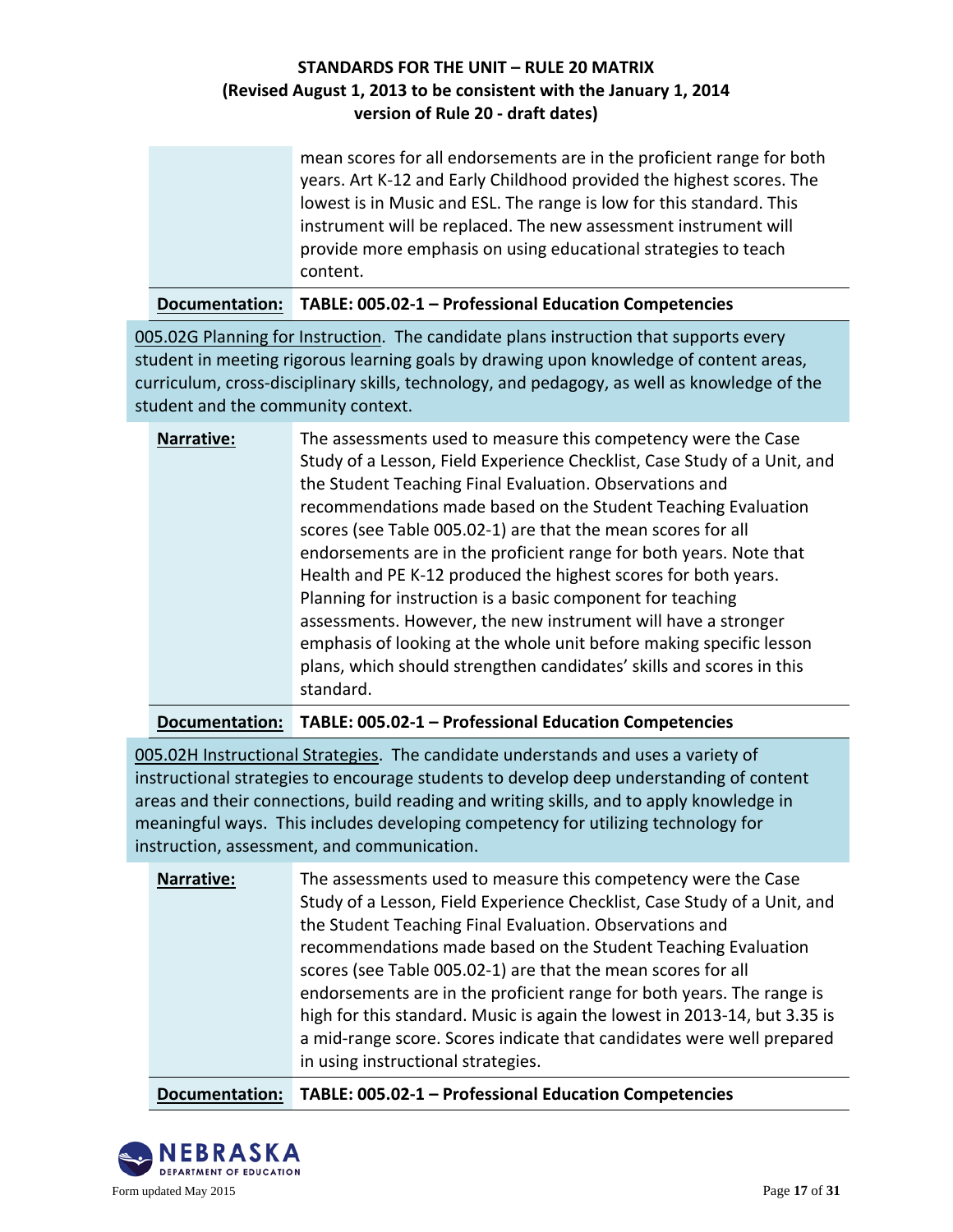005.02I Professional Learning and Ethical Practice. The candidate engages in ongoing professional learning, models ethical professional practice, and uses evidence to continually evaluate his/her practice, particularly the effects of his/her choices and actions on others (students, families, other professionals, and the community), and adapts practice to meet the needs of each student.

| <b>Narrative:</b> | The assessments used to measure this competency were Dispositions,<br>the Case Study of a Lesson, Case Study of a Classroom, Case Study of a<br>Unit, and the Student Teaching Final Evaluation. Observations and |
|-------------------|-------------------------------------------------------------------------------------------------------------------------------------------------------------------------------------------------------------------|
|                   | recommendations made based on the Student Teaching Evaluation                                                                                                                                                     |
|                   | scores (see Table 005.02-1) are that the mean scores for all                                                                                                                                                      |
|                   | endorsements are in the proficient range for both years. The range is                                                                                                                                             |
|                   | high for both years for this standard. Scores indicate that candidates                                                                                                                                            |
|                   | were well prepared in professional learning and ethical practice.                                                                                                                                                 |

**Documentation: TABLE: 005.02-1 – Professional Education Competencies**

005.02J Leadership and Collaboration. The candidate seeks opportunities to take responsibility for student learning, to collaborate with students, families, colleagues, other school professionals, and community members to ensure student growth, and to advance the profession.

| The assessments used to measure this competency were Dispositions,<br><b>Narrative:</b><br>Case Study of a Unit, and the Student Teaching Final Evaluation.<br>Observations and recommendations made based on the Student<br>Teaching Evaluation scores (see Table 005.02-1) are that the mean<br>scores for all endorsements are in the proficient range for both years.<br>The range of scores is in mid-point for both years. Scores indicate that<br>candidates were prepared for leadership and collaboration. |
|---------------------------------------------------------------------------------------------------------------------------------------------------------------------------------------------------------------------------------------------------------------------------------------------------------------------------------------------------------------------------------------------------------------------------------------------------------------------------------------------------------------------|
|---------------------------------------------------------------------------------------------------------------------------------------------------------------------------------------------------------------------------------------------------------------------------------------------------------------------------------------------------------------------------------------------------------------------------------------------------------------------------------------------------------------------|

**Documentation: TABLE: 005.02-1 – Professional Education Competencies**

005.02K Human Relations. The institution shall offer training integrated into a required course or combination of required courses which shall be designed to lead to the following skills as enumerated in 79-807(6) R.R.S.:

005.02K1 An awareness and understanding of the values, lifestyles, contributions, and history of a pluralistic society;

005.02K2 The ability to recognize and deal with dehumanizing biases, including, but not limited to, sexism, racism, prejudice, and discrimination, and an awareness of the impact such biases have on interpersonal relations;

005.02K3 The ability to translate knowledge of human relations into attitudes, skills, and techniques which result in favorable experiences for students;

005.02K4 The ability to recognize the ways in which dehumanizing biases may be reflected in instructional materials;

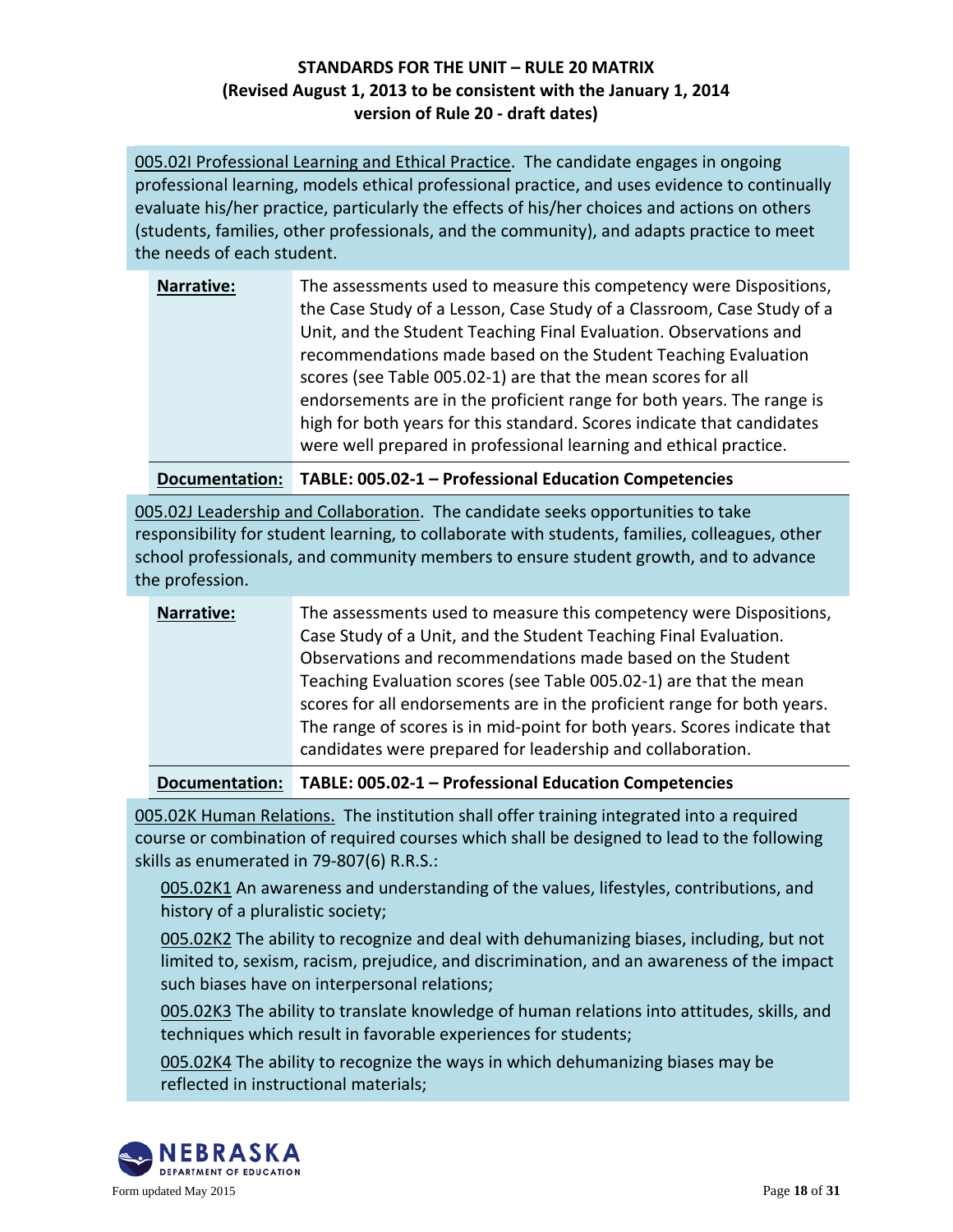005.02K5 Respect for human dignity and individual rights; and

005.02K6 The ability to relate effectively to other individuals and to groups in a pluralistic society other than the applicant's own.

| Narrative: | UNK Educator Preparation Programs offer training in human relations<br>in three different ways. First, teachers in the initial certification<br>program receive training through integration of topics and issues into<br>TE 100, TE 206, and PSCI 110. Second, professionals seeking<br>certification in the state of Nebraska who have not taken UNK's<br>professional sequence can take the course, TE 408/808P Human<br>Relations. Finally, candidates taking alternative pathways to<br>certification, such as TCP and Post Bacc students, receive training |
|------------|------------------------------------------------------------------------------------------------------------------------------------------------------------------------------------------------------------------------------------------------------------------------------------------------------------------------------------------------------------------------------------------------------------------------------------------------------------------------------------------------------------------------------------------------------------------|
|            | integrated into TE 833, TE 831, and TE 832. See Table 005.02K for<br>details and sample assessment with data table.                                                                                                                                                                                                                                                                                                                                                                                                                                              |

**Documentation: TABLE: 005.02-1 – Professional Education Competencies**

005.02L Special Education. The institution will require one or more courses which provide candidates with systematic and continuing opportunities to develop knowledge, skills, and professional dispositions for teaching students with disabilities including the areas enumerated by 79-807(7) R.R.S.:

005.02L1 Knowledge of the exceptional educational needs of the disabilities defined by section 79-1118.01 R.R.S.;

005.02L2 Knowledge of the major characteristics of each disability defined by Section 79- 1118.01 R.R.S. in order to recognize its existence in children;

005.02L3 Knowledge of various alternatives for providing the least restrictive environment for children with disabilities;

005.02L4 Knowledge of methods of teaching children with disabilities in the regular classroom; and

005.02L5 Knowledge of prereferral alternatives, referral systems, multidisciplinary team responsibilities, the individualized education plan process, and the placement process.

| Narrative: | UNK Educator Preparation Programs offer training in special education<br>to the general education practitioner in three different ways. First,<br>teachers in the initial certification program receive training through<br>integration of topics and issues into TE 204 and TE 411. Second,<br>professionals seeking certification in the state of Nebraska who have<br>not taken UNK's professional sequence can take the course, TESE<br>421/821 Individuals with Exceptionalities. Finally, candidates taking<br>alternative pathways to certification, such as TCP and Post Bacc<br>students, receive training integrated into TE 833, TE 831, and TE 832.<br>See Table 005.02L for details and sample assessment with data table. |
|------------|-----------------------------------------------------------------------------------------------------------------------------------------------------------------------------------------------------------------------------------------------------------------------------------------------------------------------------------------------------------------------------------------------------------------------------------------------------------------------------------------------------------------------------------------------------------------------------------------------------------------------------------------------------------------------------------------------------------------------------------------|
|            |                                                                                                                                                                                                                                                                                                                                                                                                                                                                                                                                                                                                                                                                                                                                         |

**Documentation: TABLE: 005.02-1 – Professional Education Competencies**

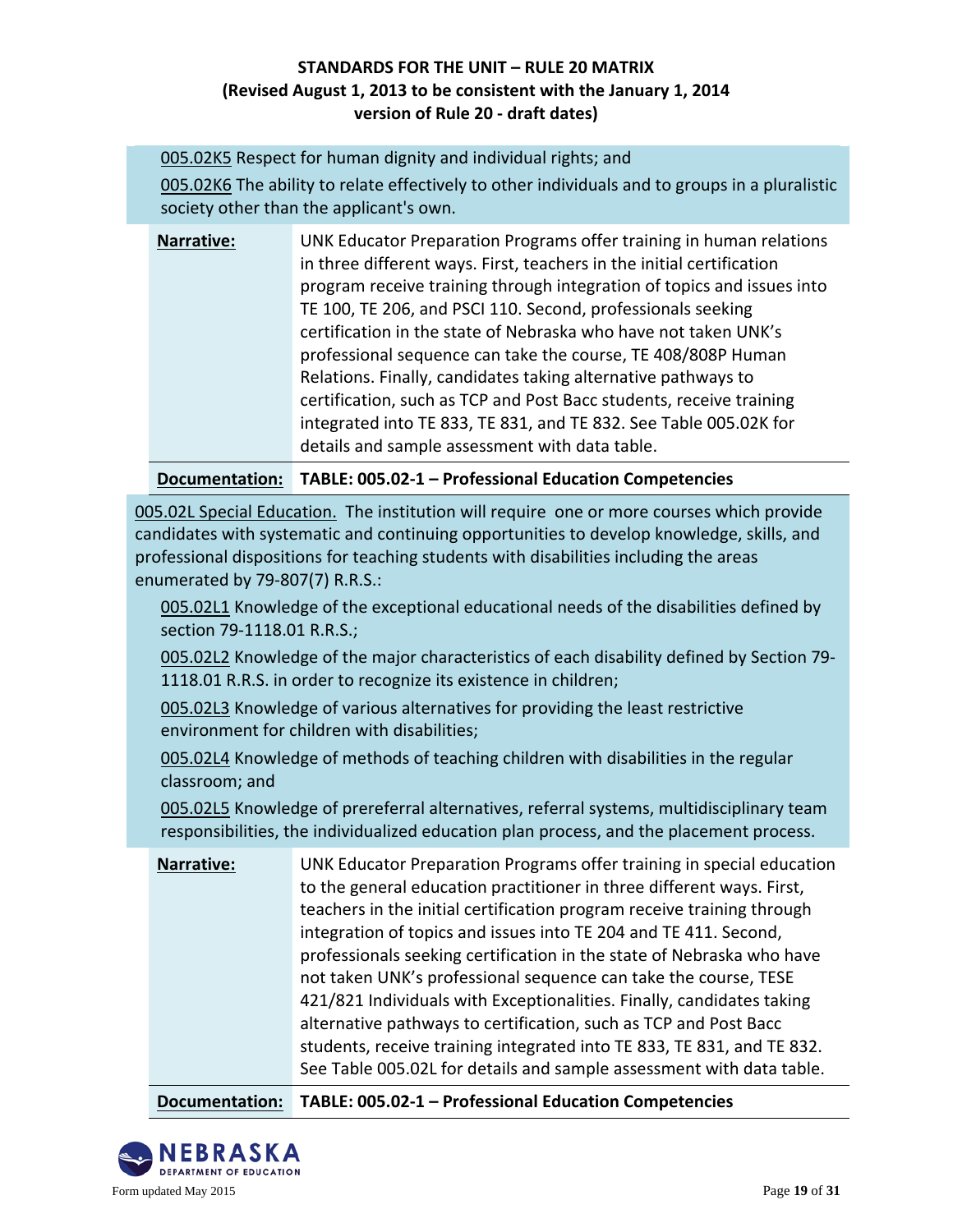#### **005.03 Field Experience**

005.03 Field Experience Coursework. The institution shall require practicum and clinical experiences that provide candidates opportunities to work with students and school partners to develop knowledge, skills, and professional dispositions. When viewed as a whole, field experiences are central to candidate preparation and shall provide opportunities to work with diverse students which may include, but is not limited to, differences based on ethnicity, race, socioeconomic status, gender, exceptionalities, and language.

005.03A Initial Program Field Experience. These experiences shall range from candidate interaction with students to assuming responsibility for instructional planning and implementation, and assessment of student learning.

| Narrative:            | Candidates are required to complete professional education                                                                                                                                                                                                                                                                                                                                                          |
|-----------------------|---------------------------------------------------------------------------------------------------------------------------------------------------------------------------------------------------------------------------------------------------------------------------------------------------------------------------------------------------------------------------------------------------------------------|
|                       | coursework and participate in initial program field experiences. For<br>initial certification, the coursework and school visits are completed in<br>TE 100, TE 204, and TE 206.                                                                                                                                                                                                                                     |
|                       | For TCP and OPB candidates, satisfactory completion of a minimum of<br>100 clock hours of field experience prior to the beginning of student<br>teaching is also required. TCP candidates are employed as teachers<br>and thereby complete their field experience as part of their<br>employment. These School-Based Teaching/Field Experiences are<br>documented by course instructors and host/employing schools. |
|                       | Specific practicums and clinical practice experiences for Speech<br>Language Pathologist and School Psychologist are listed in Table<br>$005.03 - 1.$                                                                                                                                                                                                                                                               |
| <b>Documentation:</b> | TABLE: 005.03-1 - Field Experience for Initial Certification (This<br>includes Speech Language Pathologist and School Psychologist)<br><b>Teacher Education Handbook</b><br><b>CDIS Handbook</b><br><b>School Psychology Handbook</b>                                                                                                                                                                               |
|                       | $\epsilon$ and $\epsilon$ is the set of $\epsilon$                                                                                                                                                                                                                                                                                                                                                                  |

005.03A1 Practicum experience consists of a minimum of one hundred (100) clock hours of contact with students. Field-based practicum experiences are completed prior to clinical practice and provide opportunities for candidates to observe, assist, tutor, instruct, or conduct research. Practicum experiences may occur in settings such as school systems, or other settings serving students.

| Narrative: | At minimum, 100 hours of field experience must be completed by UNK      |
|------------|-------------------------------------------------------------------------|
|            | teacher candidates prior to student teaching. Opportunities to work     |
|            | with diverse populations are built into specific field experiences (see |
|            | Table 005.03-1).                                                        |

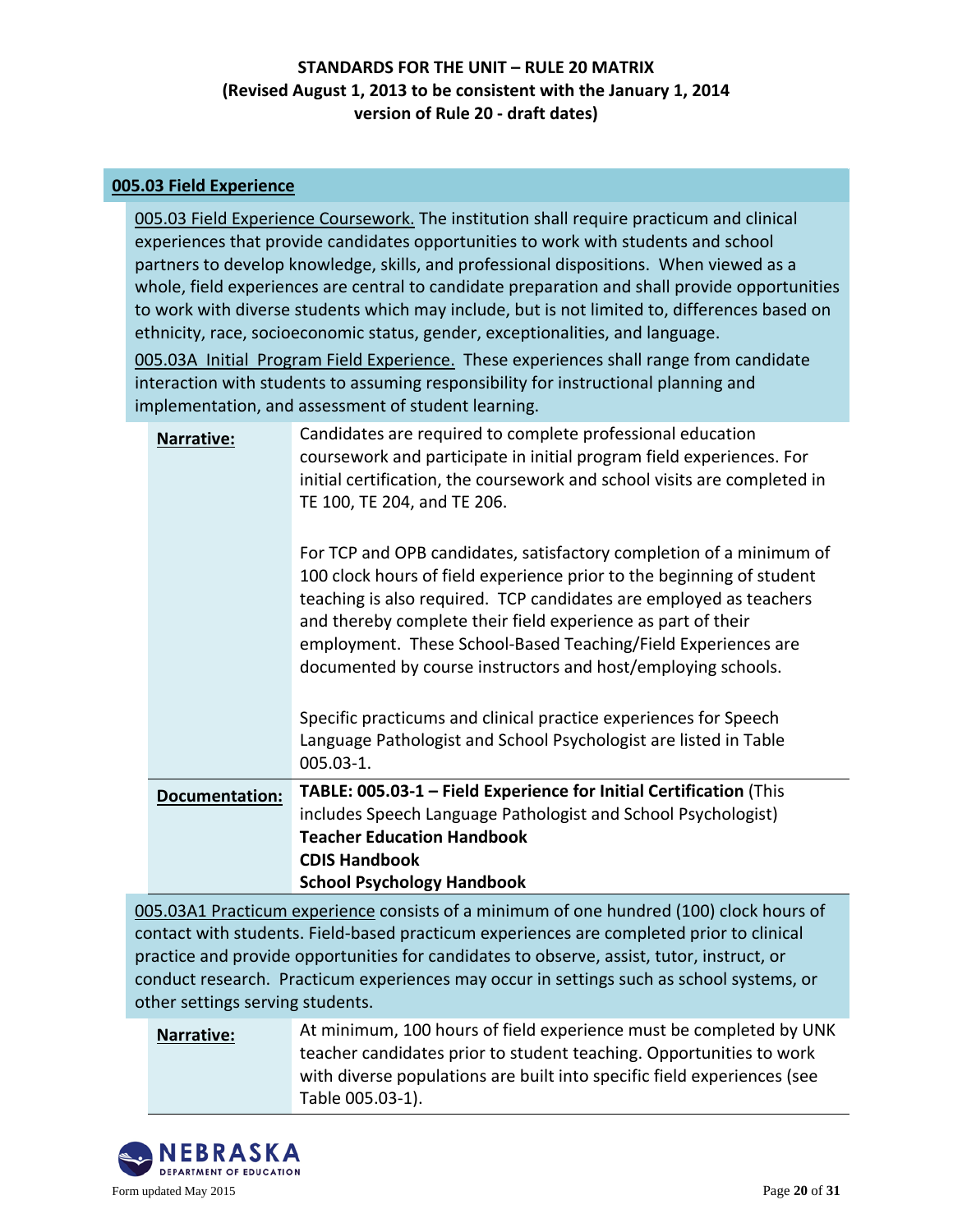|                       | For TCP and OPB candidates, satisfactory completion of a minimum of<br>100 clock hours of field experience prior to the beginning of student<br>teaching is also required. TCP candidates are employed as teachers<br>and thereby complete their field experience as part of their<br>employment. These School-Based Teaching/Field Experiences are<br>documented by course instructors and host/employing schools.<br>Specific practicums and clinical practice experiences for Speech<br>Language Pathologist and School Psychologist are listed in Table<br>005.03-1. |
|-----------------------|--------------------------------------------------------------------------------------------------------------------------------------------------------------------------------------------------------------------------------------------------------------------------------------------------------------------------------------------------------------------------------------------------------------------------------------------------------------------------------------------------------------------------------------------------------------------------|
| <b>Documentation:</b> | <b>Teacher Education Handbook</b>                                                                                                                                                                                                                                                                                                                                                                                                                                                                                                                                        |
|                       | <b>Field Experiences Handbook</b>                                                                                                                                                                                                                                                                                                                                                                                                                                                                                                                                        |
|                       | <b>CDIS Handbook</b>                                                                                                                                                                                                                                                                                                                                                                                                                                                                                                                                                     |
|                       | <b>School Psychology Handbook</b>                                                                                                                                                                                                                                                                                                                                                                                                                                                                                                                                        |

005.03A2 Clinical Practice. The institution shall require a clinical practice experience for initial teacher certification in which candidates demonstrate knowledge, skills, and professional dispositions by assuming responsibility for whole class instruction in the area of the endorsement and within the grade level for which they are preparing.

| Narrative:            | UNK undergraduate teacher candidates are required to complete a<br>clinical practice experience for initial teacher certification in TE 400<br>Student Teaching. TCP and OBP candidates complete clinical practice in<br>TE 834P, TE 835P, and TE 836P. In each case, candidates demonstrate<br>knowledge, skills, and professional dispositions by assuming<br>responsibility for whole class instruction in the area of the<br>endorsement and within the grade level for which they are preparing. |
|-----------------------|-------------------------------------------------------------------------------------------------------------------------------------------------------------------------------------------------------------------------------------------------------------------------------------------------------------------------------------------------------------------------------------------------------------------------------------------------------------------------------------------------------|
|                       | Specific practicums and clinical practice experiences for Speech<br>Language Pathologist and School Psychologist are listed in Table<br>$005.03 - 1.$                                                                                                                                                                                                                                                                                                                                                 |
| <b>Documentation:</b> | <b>Teacher Education Handbook</b>                                                                                                                                                                                                                                                                                                                                                                                                                                                                     |
|                       | <b>Student Teaching Handbook F2015</b>                                                                                                                                                                                                                                                                                                                                                                                                                                                                |
|                       | <b>CDIS Handbook</b>                                                                                                                                                                                                                                                                                                                                                                                                                                                                                  |
|                       | <b>School Psychology Handbook</b>                                                                                                                                                                                                                                                                                                                                                                                                                                                                     |

005.03A2a The institution shall have a clear statement of policies and procedures relating to clinical practice which shall be made available, together with the Standards for Professional Practices Criteria in 92 NAC 27, to all persons involved in the clinical practice experience.

**Narrative:** The established student teaching policies and practices are outlined in the University Catalog and are clarified in detail in the Student

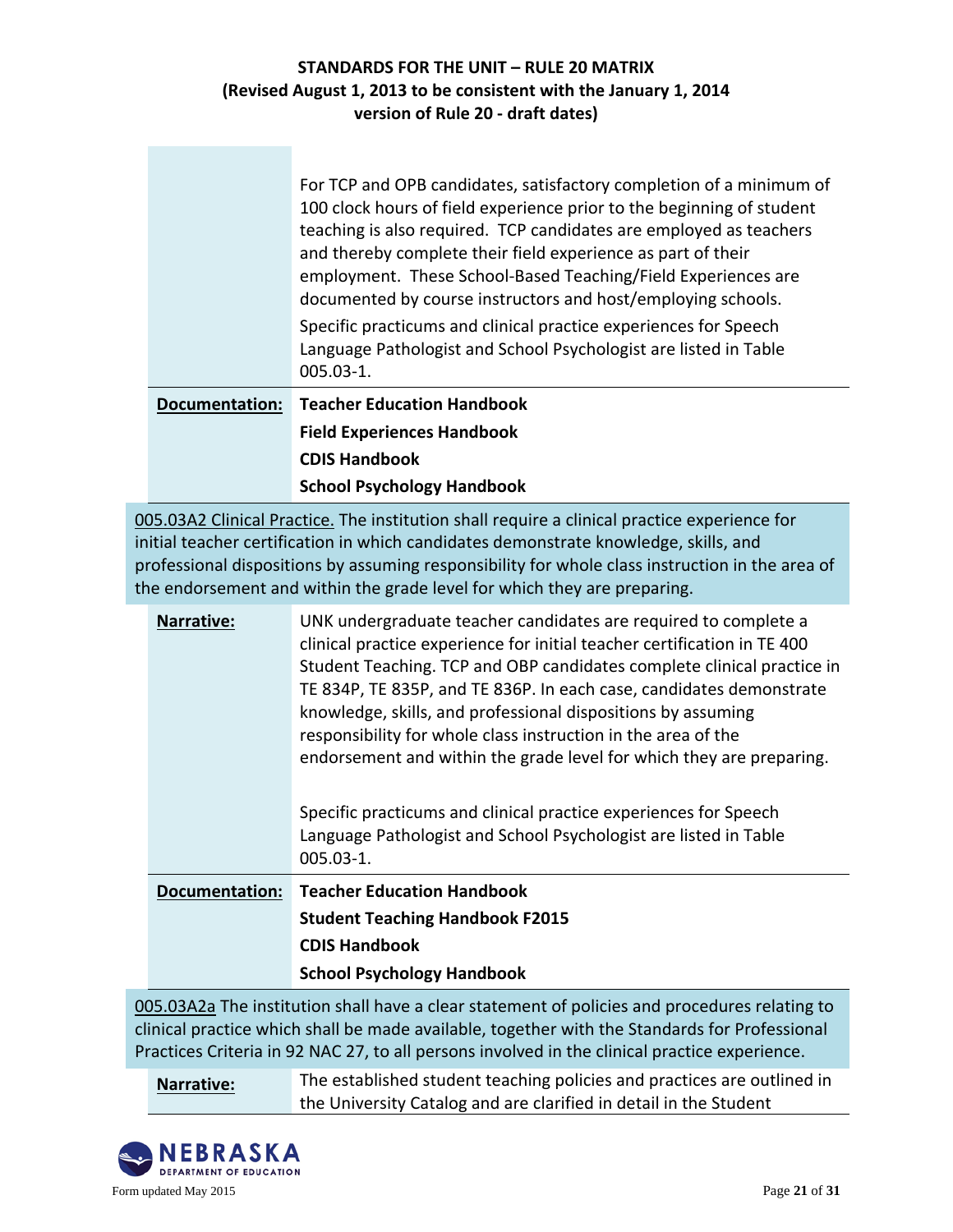|                       | Teaching Handbook; included in the handbook are the responsibilities  |
|-----------------------|-----------------------------------------------------------------------|
|                       | of student teachers, cooperating teachers, university supervisors and |
|                       | administrators; state rules and regulations concerning student        |
|                       | teaching; standards for professional practices; evaluation procedures |
|                       | and assessments; and due process information. The Director of Field   |
|                       | Experiences provides information prior to student teaching at the     |
|                       | mandatory pre-student teaching workshop; during student teaching,     |
|                       | information is provided through the seminar, email and Blackboard.    |
| <b>Documentation:</b> | <b>Undergraduate Catalog</b>                                          |
|                       | <b>Student Teaching Handbook F2015</b>                                |
|                       | <b>Teacher Education Handbook</b>                                     |

005.03A2b All clinical practice shall be conducted in a Nebraska school system, or in an approved, accredited or otherwise legally operated school in another state or an Englishspeaking school in another country where teachers and administrators in the school are required by law or regulation to be certificated by the state or nation's educational authority.

| Narrative:            | Teacher candidates are placed in schools across Nebraska and in the<br>Alief Independent School District (Houston, TX) for the student<br>teaching experience, based on candidates' requests. Contracts<br>outlining the placement expectations for the student teaching<br>experience are signed with each district. Candidates who have reasons<br>to student teach out of state may appeal to the Director of Field<br>Experiences. |
|-----------------------|----------------------------------------------------------------------------------------------------------------------------------------------------------------------------------------------------------------------------------------------------------------------------------------------------------------------------------------------------------------------------------------------------------------------------------------|
|                       | The list of schools used for clinical practice sites is included in Table<br>004.02-1 (see new link below), which is also linked in section 004.02.                                                                                                                                                                                                                                                                                    |
| <b>Documentation:</b> | <b>Table 004.02-1</b>                                                                                                                                                                                                                                                                                                                                                                                                                  |
|                       | <b>Undergraduate Catalog</b>                                                                                                                                                                                                                                                                                                                                                                                                           |
|                       | <b>Student Teaching Handbook F2015</b>                                                                                                                                                                                                                                                                                                                                                                                                 |
|                       | <b>Teacher Education Handbook</b>                                                                                                                                                                                                                                                                                                                                                                                                      |

005.03A2c The institution shall engage with school partners on a regular and ongoing basis to develop and communicate the roles and responsibilities of candidates, college supervisors, cooperating educators, and other school personnel; to provide opportunities for school partners to provide input to the program regarding candidate placements, candidate performance, and program improvement; and to develop opportunities for faculty and school-based educators to work collaboratively to enhance candidate development.

## **Narrative:** Since 1999 UNK EPPs have had a strong network of partner schools. The Teacher Education Dept. employs a Director of the Network of Partner Schools whose responsibility it is to communicate, seek input,

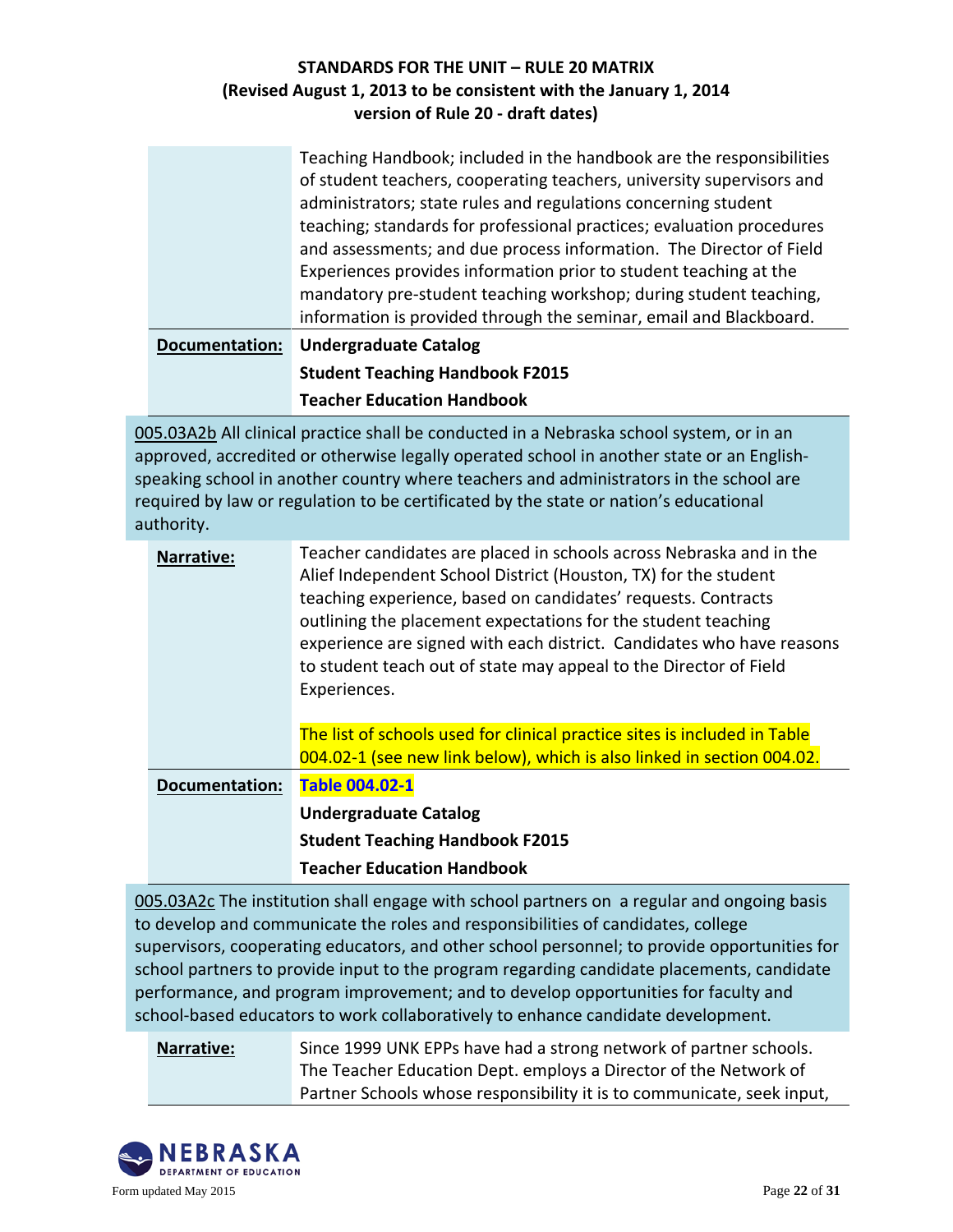| and develop relationships with administrators of the partner schools. |  |
|-----------------------------------------------------------------------|--|
| The goals of the UNK Network of Partner Schools are to:               |  |

|                       | 1.<br>Improve PK-16 Student Academic Achievement: A                                                                                                                                                                                                                                                                                |
|-----------------------|------------------------------------------------------------------------------------------------------------------------------------------------------------------------------------------------------------------------------------------------------------------------------------------------------------------------------------|
|                       | collaborative effort between the UNK College of Education and the                                                                                                                                                                                                                                                                  |
|                       | Network of Partner Schools to maximize our resources and efforts to                                                                                                                                                                                                                                                                |
|                       | improve the learning of PK-16 students.                                                                                                                                                                                                                                                                                            |
|                       | 2.<br>Prepare Prospective Teachers: A collaborative effort between<br>the UNK College of Education and the Network of Partner Schools to<br>maximize our resources and efforts to improve the quality of the<br>teacher candidates by providing a series of valid experiences during<br>their preparation in Teacher Education.    |
|                       | Provide Professional Development for Practicing Educators: A<br>3.<br>collaborative effort between the UNK College of Education and the<br>Network of Partner Schools to provide professional growth in-service<br>programs to educators within the Network.                                                                       |
|                       | Develop Inquiry Projects: A collaborative effort between the<br>4.<br>UNK College of Education and the Network of Partner Schools to<br>maximize our resources and efforts to provide opportunities for<br>research projects for pre-service and professional educators that are of<br>mutual interest and benefit to our schools. |
|                       | Additionally, the EPP has established a UNK Advisory Council on<br>Teacher Education made up of PK-12 partner school administrators,<br>UNK faculty, administration, librarian, and students. This board meets<br>twice per year to discuss candidate performance and program<br>improvement.                                      |
| <b>Documentation:</b> | <b>Network of Partner Schools Administrator List</b>                                                                                                                                                                                                                                                                               |
|                       | <b>Goals of the UNK Network of Partner Schools</b>                                                                                                                                                                                                                                                                                 |
|                       | <b>Partner Schools Application Form</b>                                                                                                                                                                                                                                                                                            |
|                       | Agenda from the latest UNK Advisory Council on Teacher Education                                                                                                                                                                                                                                                                   |
|                       | Member List of the UNK Advisory Council on Teacher Education                                                                                                                                                                                                                                                                       |
|                       |                                                                                                                                                                                                                                                                                                                                    |

005.03A2c1 The institution shall negotiate written agreements delineating the roles and responsibilities of candidates in clinical practice, college supervisors, and the cooperating educators.

## **Narrative:** Teacher candidates are placed in schools across Nebraska and in the Alief Independent School District (Houston, TX) for the student teaching experience, based on candidates' requests. Contracts outlining the placement expectations for the student teaching experience are signed with each district. Candidates who have reasons

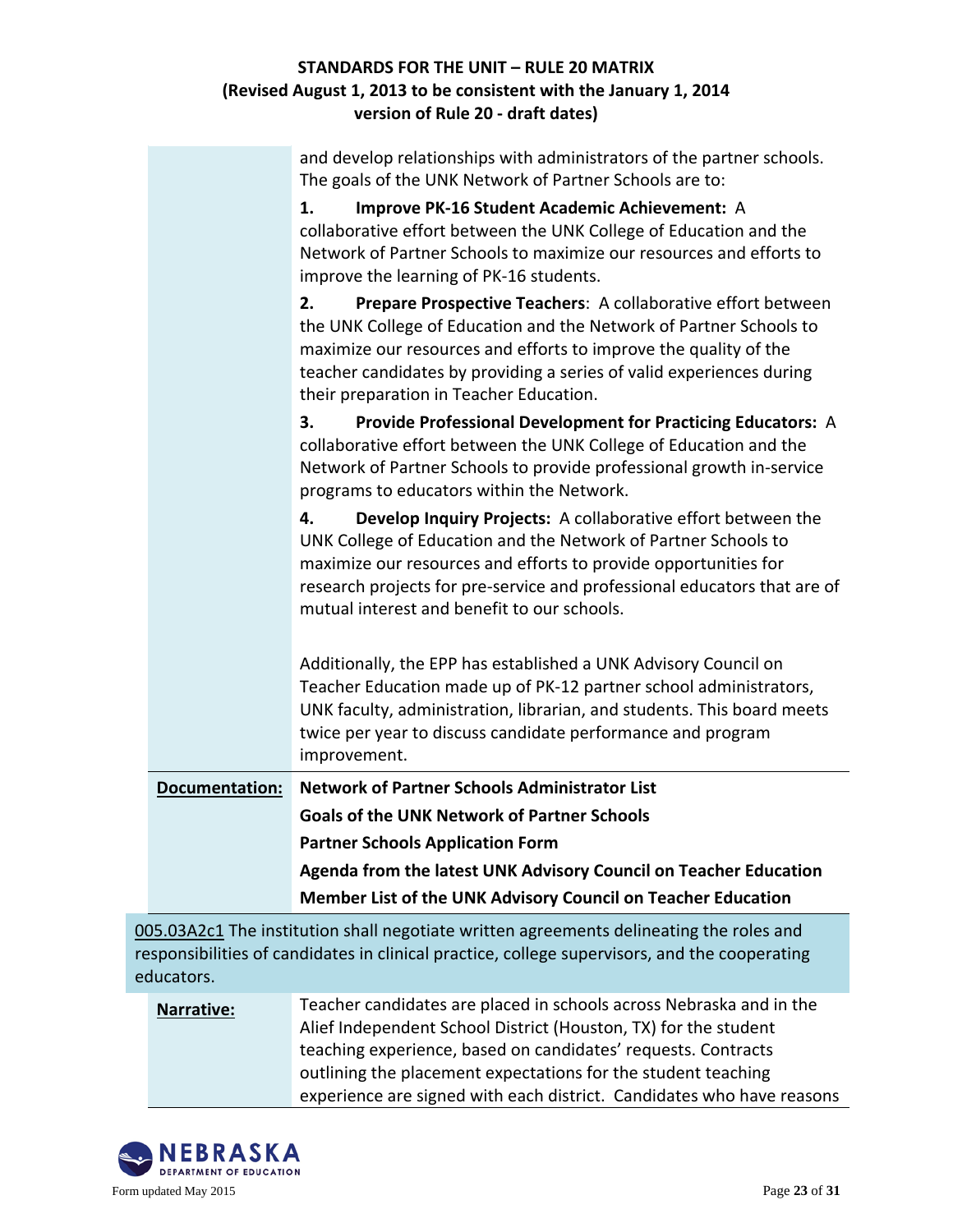|                | to student teach out of state may appeal to the Director of Field<br>Experiences. |
|----------------|-----------------------------------------------------------------------------------|
| Documentation: | <b>Undergraduate Catalog</b>                                                      |
|                | <b>Contract</b>                                                                   |
|                | <b>Placement Letter</b>                                                           |
|                | <b>Student Teaching Handbook F2015</b>                                            |

005.03A2d The institution shall require a clinical practice experience equivalent to:

005.03A2d1 A minimum of one (1) semester (at least fourteen (14) full-day weeks) for one (1) field endorsement; one (1) field endorsement and one (1) subject endorsement which is a content area specified in the field endorsement and is at the same grade level; or up to two (2) subject endorsements at the same grade level;

005.03A2d2 A minimum of eighteen (18) full-day weeks for two (2) field endorsements; one (1) field endorsement and one (1) subject endorsement which is not a content area specified in the field endorsement; one (1) field endorsement and one (1) subject endorsement which is a content area specified in the field endorsement but is not at the same grade level; or two (2) subject endorsements which are not at the same grade level;

005.03A2d3 A minimum of an additional nine (9) full-day weeks for each field or subject endorsement added to those described in Section 005.03A2d1 or Section 005.03A2d2 of this chapter.

| Narrative: | Arrangements are made for students who qualify to complete their<br>student teaching requirement in schools located in Nebraska and other<br>states. Most pre-student teaching and student teaching field<br>experiences take place in schools that are members of UNK Network of<br>Partner Schools. UNK teacher candidates will complete a minimum of<br>16 weeks (12 credit hours) of all-day student teaching. Some teacher<br>candidates who pursue more than one endorsement will be required<br>to complete 20 weeks of student teaching (17 credit hours) or more,<br>depending on the endorsement. If there is a third endorsement, we<br>require another semester of 16 weeks. |
|------------|------------------------------------------------------------------------------------------------------------------------------------------------------------------------------------------------------------------------------------------------------------------------------------------------------------------------------------------------------------------------------------------------------------------------------------------------------------------------------------------------------------------------------------------------------------------------------------------------------------------------------------------------------------------------------------------|
|            |                                                                                                                                                                                                                                                                                                                                                                                                                                                                                                                                                                                                                                                                                          |

**Documentation: [Undergraduate Catalog](http://aaunk.unk.edu/catalogs/16-17cat/ac/acedap.asp#studentteach)**

005.03A2e The institution shall ensure that a minimum of five (5) formal observations by faculty shall be conducted during clinical practice for candidates preparing for initial level teaching certification. Three (3) observations must be on site and two (2) of the observations may be conducted utilizing technology which allows for visual contact between the parties.

| Documentation:    | <b>Student Teaching Handbook F2015</b>                              |
|-------------------|---------------------------------------------------------------------|
|                   | established on an as-needed basis.                                  |
|                   | ongoing dialogue with university supervisors. Additional visits are |
|                   | student teachers. The Director of Field Experiences maintains an    |
| <b>Narrative:</b> | University supervisors make a minimum of five onsite visits with    |

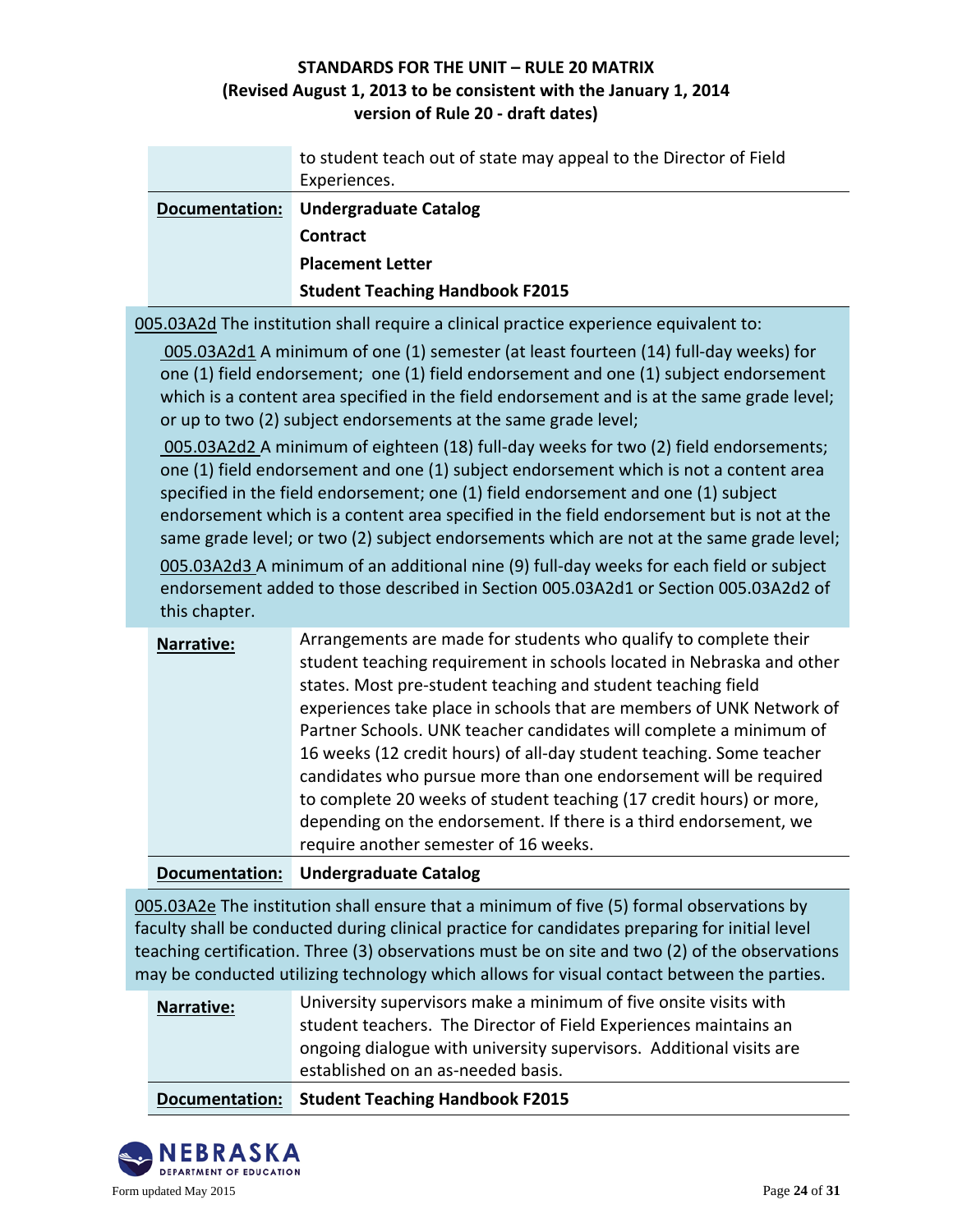|                                                                                                                                                                                                                                                                      | <b>Supervisors Web Page</b>                                                                                                                                                                                                                                                                                                                                                                                                                                                                                                                                                                                                                                                                                                                                                                                                          |  |
|----------------------------------------------------------------------------------------------------------------------------------------------------------------------------------------------------------------------------------------------------------------------|--------------------------------------------------------------------------------------------------------------------------------------------------------------------------------------------------------------------------------------------------------------------------------------------------------------------------------------------------------------------------------------------------------------------------------------------------------------------------------------------------------------------------------------------------------------------------------------------------------------------------------------------------------------------------------------------------------------------------------------------------------------------------------------------------------------------------------------|--|
| 005.03B Speech Language Pathology and School Psychologist Preparation Programs at the<br>Initial Teacher Certification Level Field Experience. The institution shall ensure that a<br>minimum of three (3) formal onsite observations by faculty shall be conducted. |                                                                                                                                                                                                                                                                                                                                                                                                                                                                                                                                                                                                                                                                                                                                                                                                                                      |  |
| Narrative:                                                                                                                                                                                                                                                           | Speech Lang. Path: In keeping with Rule 20, the CDIS internship<br>coordinator provides three formal, onsite observations of each<br>graduate Speech Language Pathology candidate at their school<br>internship site. These visits are arranged by the CDIS internship<br>coordinator. The observations include observing the student and<br>meeting with the on-site, certified SLP supervisor, who oversees the<br>student on a regular basis.                                                                                                                                                                                                                                                                                                                                                                                     |  |
|                                                                                                                                                                                                                                                                      | School Psychologist: Each CSP 921 and 922 practicum student is<br>assigned to a site-based supervisor who holds a valid NDE certificate as<br>a school psychologist or, in a non-school setting, is a licensed<br>psychologist or licensed social worker. All sites and supervisors must<br>be cleared by the faculty (practicum and program coordinators). The<br>site supervisor provides one hour of planned, face-to-face,<br>individualized supervision each week. Site supervisors model<br>professional activities and also directly observe the practicum student<br>in the school setting, providing feedback and suggestions for<br>improvement. Practicum students attend and meet with the university<br>faculty and peers for group supervision and feedback during the<br>scheduled practicum class on a weekly basis. |  |
| <b>Documentation:</b>                                                                                                                                                                                                                                                | CDIS Handbook, p. 16                                                                                                                                                                                                                                                                                                                                                                                                                                                                                                                                                                                                                                                                                                                                                                                                                 |  |
|                                                                                                                                                                                                                                                                      | School Psychology Handbook, p. 41                                                                                                                                                                                                                                                                                                                                                                                                                                                                                                                                                                                                                                                                                                                                                                                                    |  |

## **006 Advanced Program Field Experience.**

006.01 The institution shall have a clear statement of policies and procedures relating to field experiences which shall be made available, together with the Standards for Professional Practices Criteria in 92 NAC 27, to all persons involved in the field experience.

006.02 Institutions shall require field experiences for advanced certification programs.

| <b>Narrative:</b>     | UNK EPP has a clear statement of policies and procedures relating to<br>advanced program field experiences, and this information is made<br>available through the UNK Office of Educator Certification web page<br>and the Graduate Admissions web page. |
|-----------------------|----------------------------------------------------------------------------------------------------------------------------------------------------------------------------------------------------------------------------------------------------------|
| <b>Documentation:</b> | TABLE: 006.02-1 - Field Experience by Advanced Program (This<br>includes Administrative Certificates and Endorsements)<br><b>Policies and Procedures Relating to Advanced Program Field</b>                                                              |

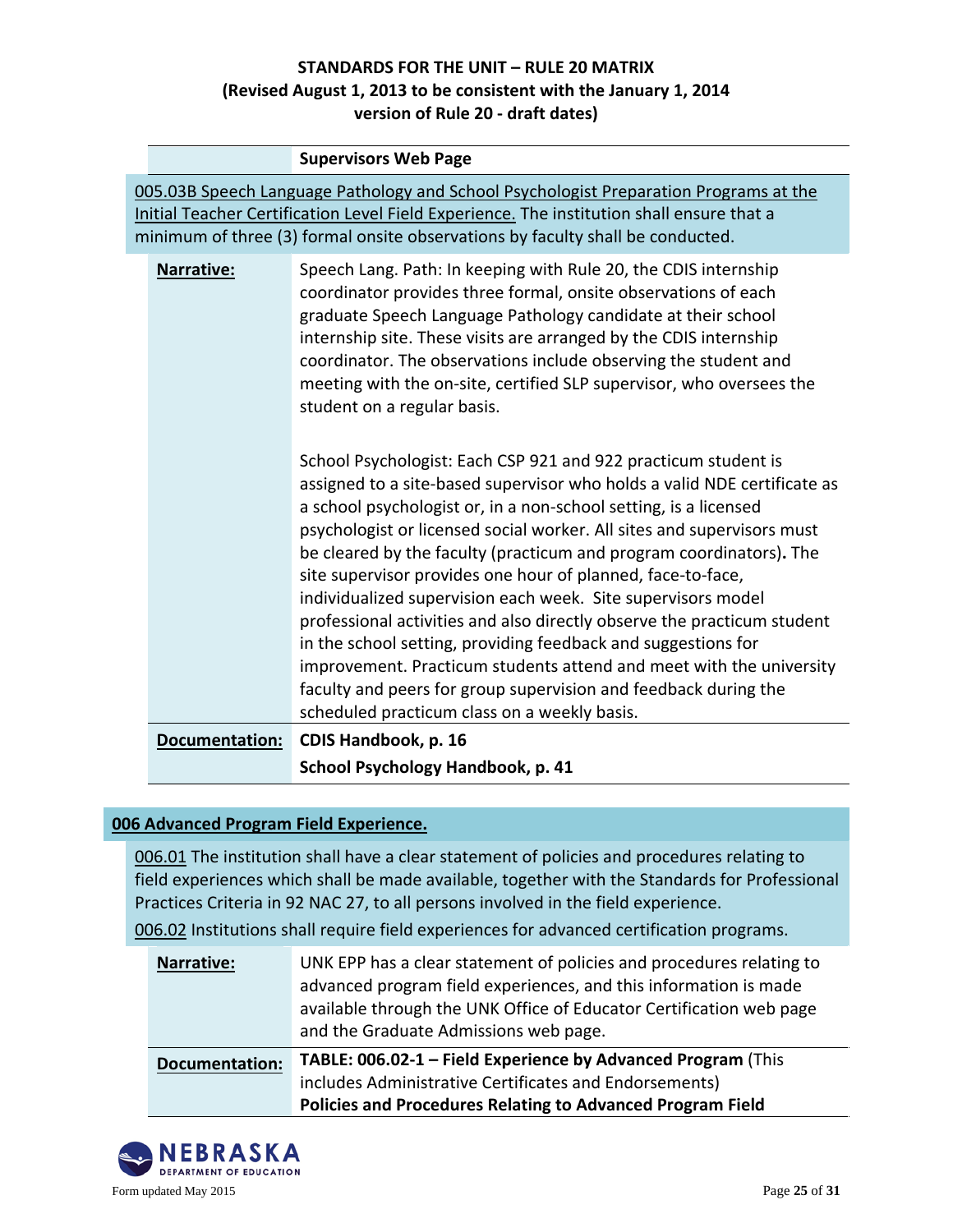|                                                                                                                                                                                                                                                                                                                                                                                     |                       | <b>Experiences</b>                                                                                                                                                                                                                                                                                                                                                                                          |
|-------------------------------------------------------------------------------------------------------------------------------------------------------------------------------------------------------------------------------------------------------------------------------------------------------------------------------------------------------------------------------------|-----------------------|-------------------------------------------------------------------------------------------------------------------------------------------------------------------------------------------------------------------------------------------------------------------------------------------------------------------------------------------------------------------------------------------------------------|
| 006.03 All clinical practice shall be conducted in a Nebraska school system, or in an<br>approved, accredited or otherwise legally operated school in another state or an English-<br>speaking school in another country where teachers and administrators in the school are<br>required by law or regulation to be certificated by the state or nation's educational<br>authority. |                       |                                                                                                                                                                                                                                                                                                                                                                                                             |
|                                                                                                                                                                                                                                                                                                                                                                                     | Narrative:            | It is the practice of all UNK advanced program coordinators to place<br>candidates in a Nebraska school system, or in an approved, accredited<br>or otherwise legally operated school in another state or an English-<br>speaking school in another country with legally certified teachers.                                                                                                                |
|                                                                                                                                                                                                                                                                                                                                                                                     |                       | The Guidance Manual lists the recommended artifacts for 006.03 as<br>"Handbooks, catalogs, and/or websites with required information."<br>006.03 seems to be referring to the policies and procedures of<br>Advanced Programs, not the location of their field experience schools;<br>and as such, we believe we provided sufficient evidence for this<br>requirement in the original version of the folio. |
|                                                                                                                                                                                                                                                                                                                                                                                     | <b>Documentation:</b> | <b>Policies and Procedures Relating to Advanced Program Field</b><br><b>Experiences</b>                                                                                                                                                                                                                                                                                                                     |
|                                                                                                                                                                                                                                                                                                                                                                                     |                       | <b>Graduate Degrees and Programs</b>                                                                                                                                                                                                                                                                                                                                                                        |
| 006.04 The institution shall engage with school partners on a regular and ongoing basis to                                                                                                                                                                                                                                                                                          |                       |                                                                                                                                                                                                                                                                                                                                                                                                             |

develop and communicate the roles and responsibilities of candidates, college supervisors, cooperating educators, and other school personnel; to provide opportunities for school partners to provide input to the program regarding candidate placements, candidate performance, and program improvement; and to develop the skills of faculty and schoolbased educators to work collaboratively to enhance candidate development.

| <b>Narrative:</b>     | UNK department chairs and/or advanced program coordinators<br>engage regularly with school partners to communicate the roles and<br>responsibilities of all parties involved in the field experiences and<br>clinical practices of their respective programs in order to enhance<br>candidate development. |
|-----------------------|------------------------------------------------------------------------------------------------------------------------------------------------------------------------------------------------------------------------------------------------------------------------------------------------------------|
| <b>Documentation:</b> | <b>Policies and Procedures Relating to Advanced Program Field</b><br><b>Experiences</b><br><b>Graduate Degrees and Programs</b>                                                                                                                                                                            |
|                       |                                                                                                                                                                                                                                                                                                            |

#### **007 Program Quality Indicators.**

007 Program Quality Indicators. The institution shall establish a systematic process to

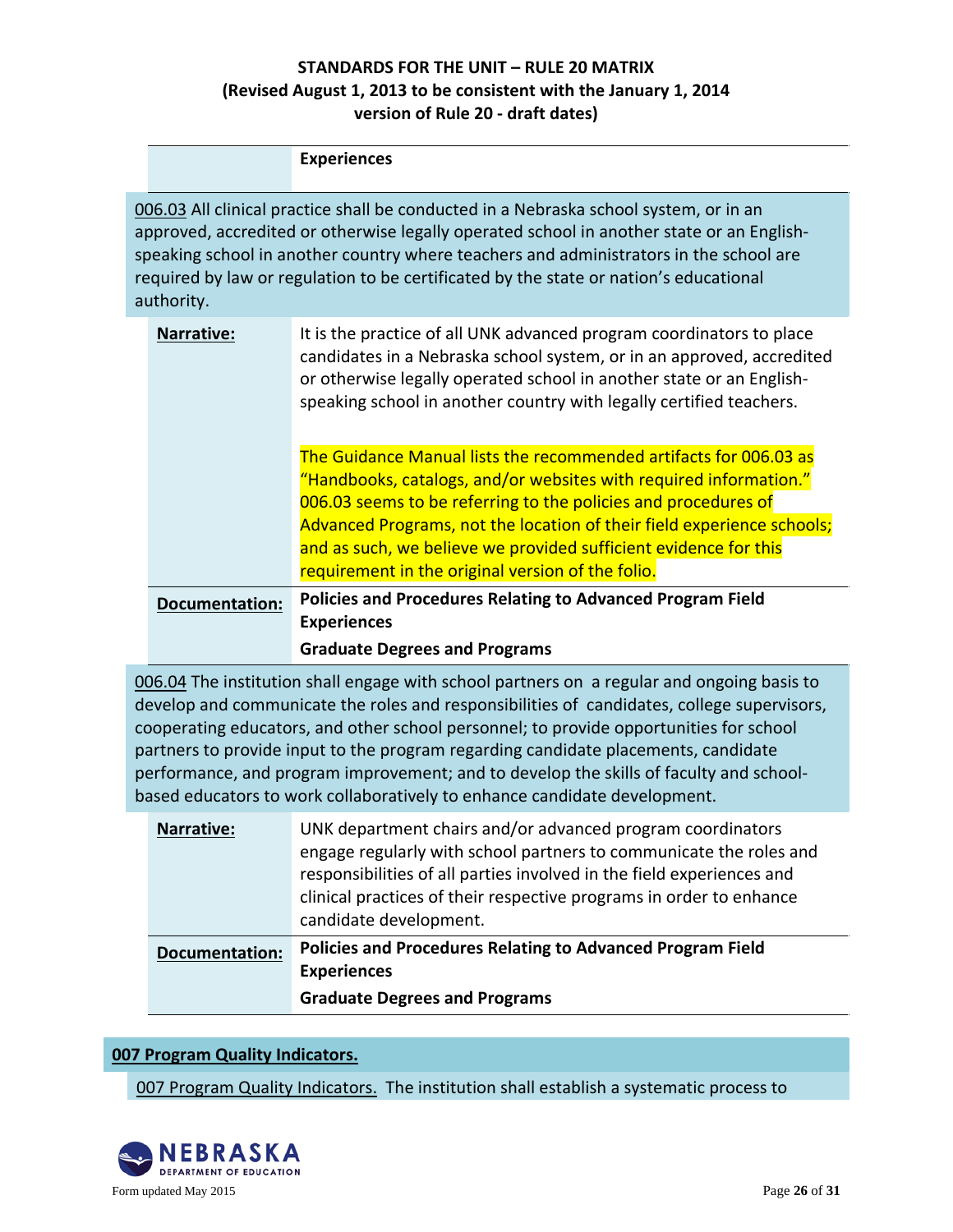address and document program quality indicators.

007.01 Candidate Admission and Completion. The institution utilizes information related to candidate admission, progression, completion, and graduate employment to document the institution's continuing and purposeful expectations for candidate quality.

|                   | <b>Secondary and K-12 Meeting Agenda</b><br><b>Advisory Council on Teacher Education Meeting Agenda</b><br><b>Advisory Council on Teacher Education Member List</b>                                                                               |
|-------------------|---------------------------------------------------------------------------------------------------------------------------------------------------------------------------------------------------------------------------------------------------|
|                   | <b>Teacher Education Department Faculty Meeting Agenda</b>                                                                                                                                                                                        |
|                   | The EPP's faculty meet annual for a data retreat in order to discuss,<br>analyze, and make program recommendations based on program data<br>from the previous year.                                                                               |
|                   | An Advisory Council on Teacher Education meets on a semi-annual<br>basis to discuss issues and information related to candidate<br>admission, progression and completion of the EPP's programs.                                                   |
|                   | The secondary and K-12 endorsement program faculty that reside<br>outside of the COE meet on a semi-annual basis to discuss issues and<br>information related to candidate admission, progression and<br>completion of the EPP's programs.        |
| <b>Narrative:</b> | The EPP's faculty meet on a regular, monthly basis to discuss issues<br>and information related to candidate admission, progression and<br>completion of the EPP's programs. Minutes are distributed and also<br>kept on file in each department. |

007.02 Content Knowledge. The institution utilizes candidate performance information from contents tests as set forth in 92 NAC 24, to determine potential areas for improvement in content knowledge preparation of candidates.

**Narrative:** As of September 1, 2014, UNK students were required to take the Praxis Subject Assessment (formerly Praxis II) before being recommended for certification (middle grades and supplemental endorsements are the exceptions). Students were not required to achieve the score NDE would later consider a passing score. As of September 1, 2015, the Nebraska Department of Education began requiring passing scores on the Praxis Subject Assessments for most endorsements. As of that date, UNK does not require the Praxis Subject Assessment before recommending students for certification. At student teaching seminars held each semester, the

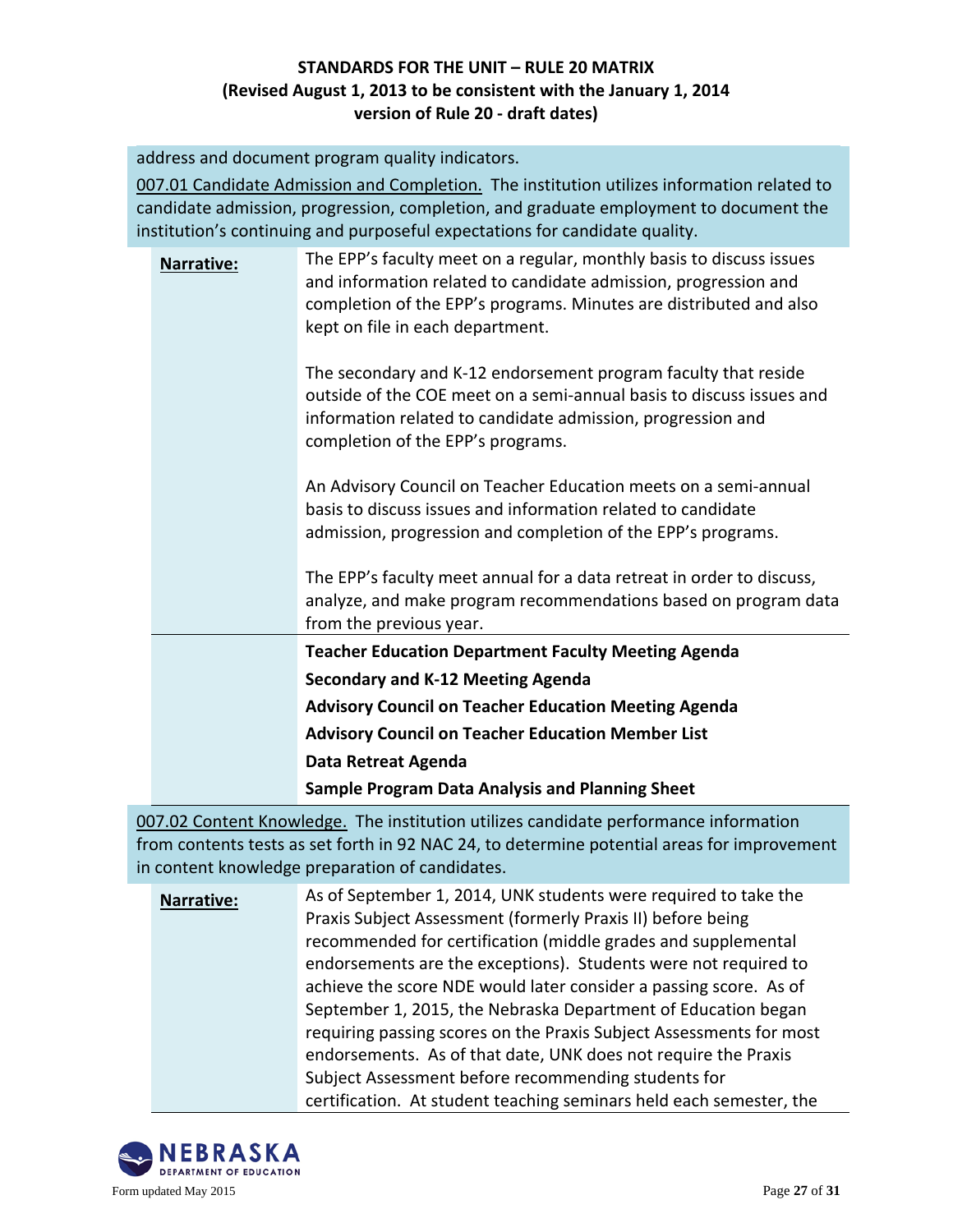|                       | Certification Officer urges each student to obtain Nebraska teacher<br>certification, which requires the Praxis Subject Assessment. Praxis<br>information is available to students and departments on the Office of<br>Educator Certification web page.                                                                                                                                                                                                                                                                                                                                                                                                                                                    |
|-----------------------|------------------------------------------------------------------------------------------------------------------------------------------------------------------------------------------------------------------------------------------------------------------------------------------------------------------------------------------------------------------------------------------------------------------------------------------------------------------------------------------------------------------------------------------------------------------------------------------------------------------------------------------------------------------------------------------------------------|
|                       | In November, 2015, the Certification Officer presented a Praxis<br>Subject Assessment presentation to Teacher Education faculty, as well<br>as to the Secondary and K-12 faculty (outside of TE). At this<br>presentation, program coordinators were given their respective Praxis<br>Subject Assessment score sheets (downloaded from ETS). Then,<br>program coordinators were given time to identify strengths/weakness<br>and brainstorm ideas for program improvement. In the spring of 2016,<br>the Certification Officer and Associate Dean urged program chairs to<br>continue to monitor their students' scores and to use them for<br>program improvement. This process is part of our continuous |
|                       | improvement system.                                                                                                                                                                                                                                                                                                                                                                                                                                                                                                                                                                                                                                                                                        |
| <b>Documentation:</b> | <b>Secondary-K-12 Praxis Presentation</b>                                                                                                                                                                                                                                                                                                                                                                                                                                                                                                                                                                                                                                                                  |
|                       | Secondary K-12 meeting agenda                                                                                                                                                                                                                                                                                                                                                                                                                                                                                                                                                                                                                                                                              |
|                       | <b>Office of Educator Certification</b>                                                                                                                                                                                                                                                                                                                                                                                                                                                                                                                                                                                                                                                                    |

007.03 Graduate follow-up. The institution utilizes a graduate follow-up process to obtain program completer input regarding satisfaction, relevance and effectiveness of their preparation for professional roles and responsibilities.

| Narrative:                                                                                                                                                                 | Follow-up surveys are disseminated to UNK graduates, employed<br>within the State of Nebraska, near the end of their first year of<br>teaching.<br>The average score on all questions for 2013-14 was 4.05 (on a 5-point<br>scale, 1 low to 5 high), and was 4.13 in 2014-15. The scores from the<br>follow-up surveys to graduate indicate they are satisfied with the UNK<br>preparation for their professional roles and responsibilities. The<br>faculty and administration of the EPP uses the data from the Graduate<br>Follow-up Survey to continually improve their programs. |
|----------------------------------------------------------------------------------------------------------------------------------------------------------------------------|---------------------------------------------------------------------------------------------------------------------------------------------------------------------------------------------------------------------------------------------------------------------------------------------------------------------------------------------------------------------------------------------------------------------------------------------------------------------------------------------------------------------------------------------------------------------------------------|
| <b>Documentation:</b>                                                                                                                                                      | <b>Graduate Follow-up Survey Data</b>                                                                                                                                                                                                                                                                                                                                                                                                                                                                                                                                                 |
| 007.04 Employer follow-up. The institution utilizes a process for collecting information from<br>employers regarding satisfaction with the program and program completers. |                                                                                                                                                                                                                                                                                                                                                                                                                                                                                                                                                                                       |
| Narrative:                                                                                                                                                                 | Follow-up surveys are disseminated to the identified supervisor of<br>each first year teacher (UNK graduate) who is teaching in a Nebraska                                                                                                                                                                                                                                                                                                                                                                                                                                            |

School District.

The average score on all questions for 2013-14 was 4.00 (on a 5-point

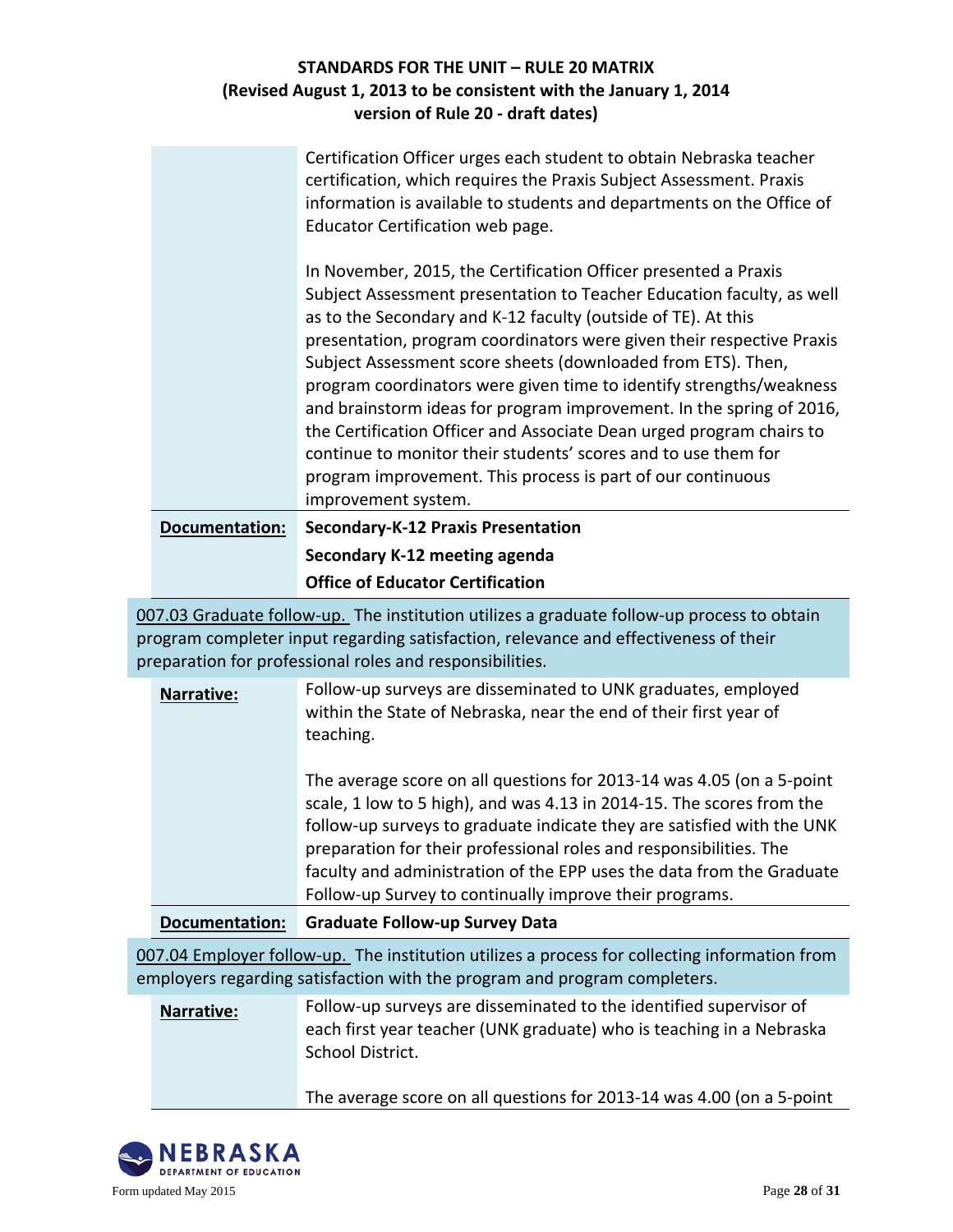| scale, 1 low to 5 high), and was 4.32 in 2014-15. The scores from the |
|-----------------------------------------------------------------------|
| follow-up surveys to employers indicate they are satisfied with the   |
| UNK graduates who are teaching in their schools. The faculty and      |
| administration of the EPP uses the data from the Employer Follow-up   |
| Survey to continually improve their programs.                         |
|                                                                       |

**Documentation: Employer Follow-up Survey Data**

007.05 Graduate Support. The institution makes resources available to support its new to the profession teachers.

| Narrative: | The key first point of emphasis for the EPP is to utilize strategies that<br>maximize the potential for maintaining contact with program<br>graduates-especially first year teachers<br>Each year, the Nebraska Department of Education (NDE)<br>provides institutions of higher education with a list of new<br>teachers within the State. It is possible to identify the new<br>teachers who are UNK graduates and to contact them; new<br>teachers are invited to assess the quality of their teacher<br>preparatory experience.<br>The graduation ceremony includes a special celebration for<br>$\bullet$<br>graduating education majors and includes the gathering of key<br>contact information for future correspondence.<br>Alumni lists maintained by the UNK Alumni Foundation are<br>$\bullet$<br>consulted. |
|------------|--------------------------------------------------------------------------------------------------------------------------------------------------------------------------------------------------------------------------------------------------------------------------------------------------------------------------------------------------------------------------------------------------------------------------------------------------------------------------------------------------------------------------------------------------------------------------------------------------------------------------------------------------------------------------------------------------------------------------------------------------------------------------------------------------------------------------|
|            | A second point of emphasis is to implement support strategies for<br>beginning teachers.<br>The follow-up survey sent to graduating seniors by the Dean of<br>$\bullet$<br>the College of Education includes an invitation from the COE to<br>lend any kind of support desired by any/all first year teachers.<br>A UNK-based Blackboard Organization Site provides a variety<br>$\bullet$<br>of types of support for first year (and beyond) teachers.<br>Graduates are invited to join a "Monday Mission" blog<br>$\bullet$<br>maintained by a practicing K-12 educator who works in a UNK<br>Network School District.<br>Opportunities for advanced (MAE/MSE) study at UNK are<br>publicized.                                                                                                                         |
|            | TCPs are employed as teachers by their respective school districts; the<br>administrator of the employing school district provides evaluation and<br>support, as well as a mentor teacher within the district, during their                                                                                                                                                                                                                                                                                                                                                                                                                                                                                                                                                                                              |



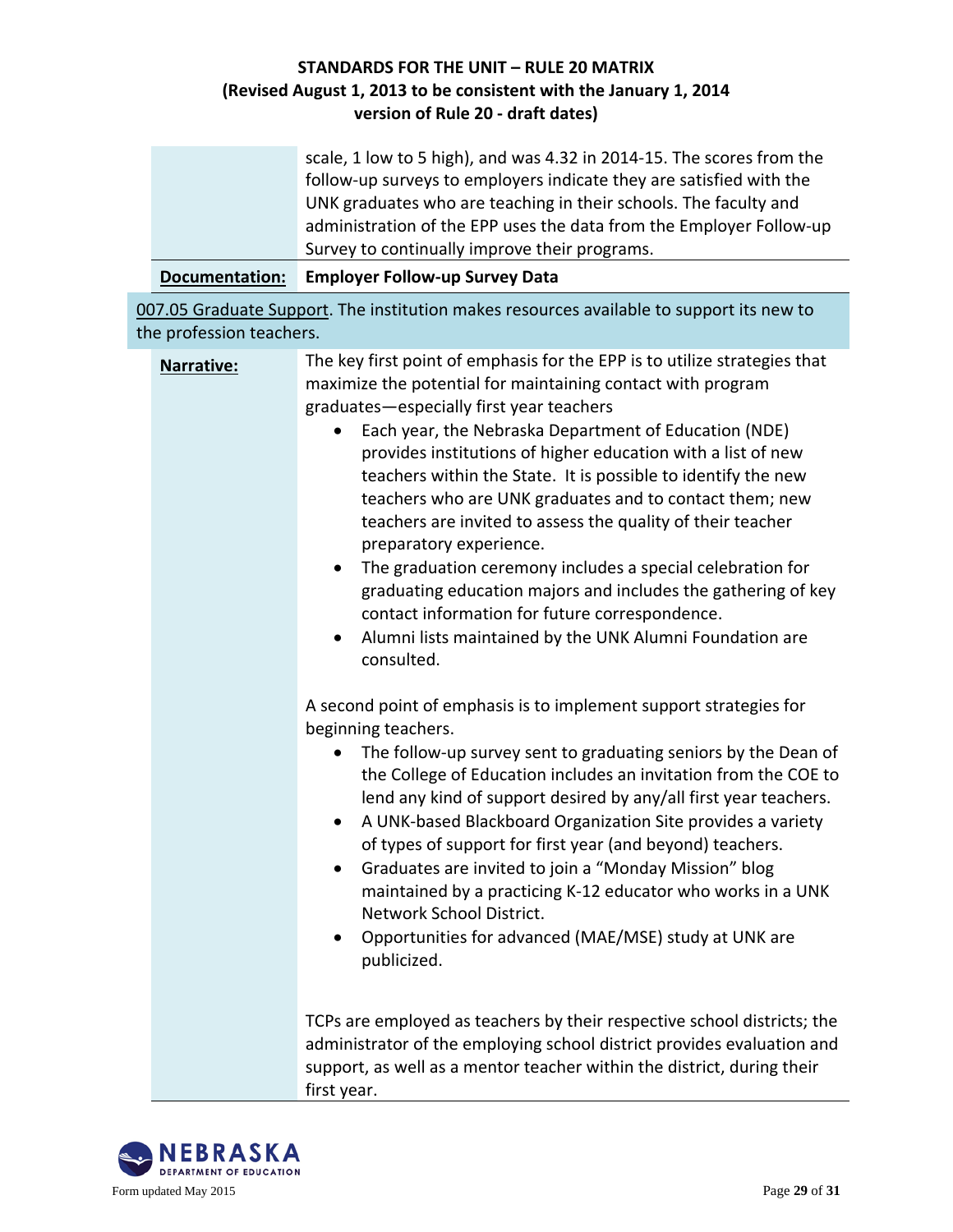| Documentation:                                                                                                                                                                                                                                                            | <b>Monday Mission Blog</b>                                                                                                                                                                                                                                                                                                                                                                                                                                                                                                                                                                                                                                                                                                                                                                                                                                                                                                                                                                                                                                |  |
|---------------------------------------------------------------------------------------------------------------------------------------------------------------------------------------------------------------------------------------------------------------------------|-----------------------------------------------------------------------------------------------------------------------------------------------------------------------------------------------------------------------------------------------------------------------------------------------------------------------------------------------------------------------------------------------------------------------------------------------------------------------------------------------------------------------------------------------------------------------------------------------------------------------------------------------------------------------------------------------------------------------------------------------------------------------------------------------------------------------------------------------------------------------------------------------------------------------------------------------------------------------------------------------------------------------------------------------------------|--|
|                                                                                                                                                                                                                                                                           | <b>UNK Graduate Catalog TE Programs</b>                                                                                                                                                                                                                                                                                                                                                                                                                                                                                                                                                                                                                                                                                                                                                                                                                                                                                                                                                                                                                   |  |
| 007.06 Program Improvement. The institution initiates program improvement strategies<br>based on regular analysis of data, current research, and/or as the result of engagement with<br>PK-12 education partners regarding initiatives and challenges of PK-12 education. |                                                                                                                                                                                                                                                                                                                                                                                                                                                                                                                                                                                                                                                                                                                                                                                                                                                                                                                                                                                                                                                           |  |
| Narrative:                                                                                                                                                                                                                                                                | The data for initial certification programs are disaggregated by<br>program and distributed to endorsement programs during the fall of<br>each year (See Sample Data Table). These data are used to facilitate<br>program review and the development of annual assessment program<br>reports sent to the UNK Office of Assessment as part of UNK's<br>accreditation by the Higher Learning Commission of the North Central<br>Association. A requirement of that process is departmental review of<br>data and summarization of actions taken that year (based on previous<br>year's data) and proposed course/program changes for consideration<br>during the next year based on the latest data.<br>An annual data retreat is held (November-December) for the purpose<br>of having participating faculty members and department chairs<br>analyze data trends for all candidates and compare those with the<br>data trends of their own programs. The data retreat provides a<br>discussion forum for participants to discuss data-based strengths and |  |
|                                                                                                                                                                                                                                                                           | program needs. All faculty teaching in the EPP and their department<br>chairs are invited. As a follow-up to the annual retreat, the Associate<br>Dean hosts meetings with faculty members engaged in delivering<br>professional education courses and their department chairs/program<br>leaders to discuss common needs and potential program changes.<br>Individual departments work with the data and identify program<br>specific changes.                                                                                                                                                                                                                                                                                                                                                                                                                                                                                                                                                                                                           |  |
|                                                                                                                                                                                                                                                                           | The Teacher Education Advisory Council meets twice a year and is<br>presented with data and asked for input about programs based on<br>their interpretation.                                                                                                                                                                                                                                                                                                                                                                                                                                                                                                                                                                                                                                                                                                                                                                                                                                                                                              |  |
|                                                                                                                                                                                                                                                                           | Graduate programs meet within their departmental structure and<br>analyze their data on a regular basis and make changes accordingly.                                                                                                                                                                                                                                                                                                                                                                                                                                                                                                                                                                                                                                                                                                                                                                                                                                                                                                                     |  |
| Documentation:                                                                                                                                                                                                                                                            | <b>Sample Data Table-Early Childhood</b>                                                                                                                                                                                                                                                                                                                                                                                                                                                                                                                                                                                                                                                                                                                                                                                                                                                                                                                                                                                                                  |  |
|                                                                                                                                                                                                                                                                           | <b>UNK Accreditations</b>                                                                                                                                                                                                                                                                                                                                                                                                                                                                                                                                                                                                                                                                                                                                                                                                                                                                                                                                                                                                                                 |  |
|                                                                                                                                                                                                                                                                           | <b>Teacher Education Department Faculty Meeting Agenda</b>                                                                                                                                                                                                                                                                                                                                                                                                                                                                                                                                                                                                                                                                                                                                                                                                                                                                                                                                                                                                |  |
|                                                                                                                                                                                                                                                                           | <b>Secondary and K-12 Meeting Agenda</b>                                                                                                                                                                                                                                                                                                                                                                                                                                                                                                                                                                                                                                                                                                                                                                                                                                                                                                                                                                                                                  |  |
|                                                                                                                                                                                                                                                                           | <b>Advisory Council on Teacher Education Meeting Agenda</b>                                                                                                                                                                                                                                                                                                                                                                                                                                                                                                                                                                                                                                                                                                                                                                                                                                                                                                                                                                                               |  |